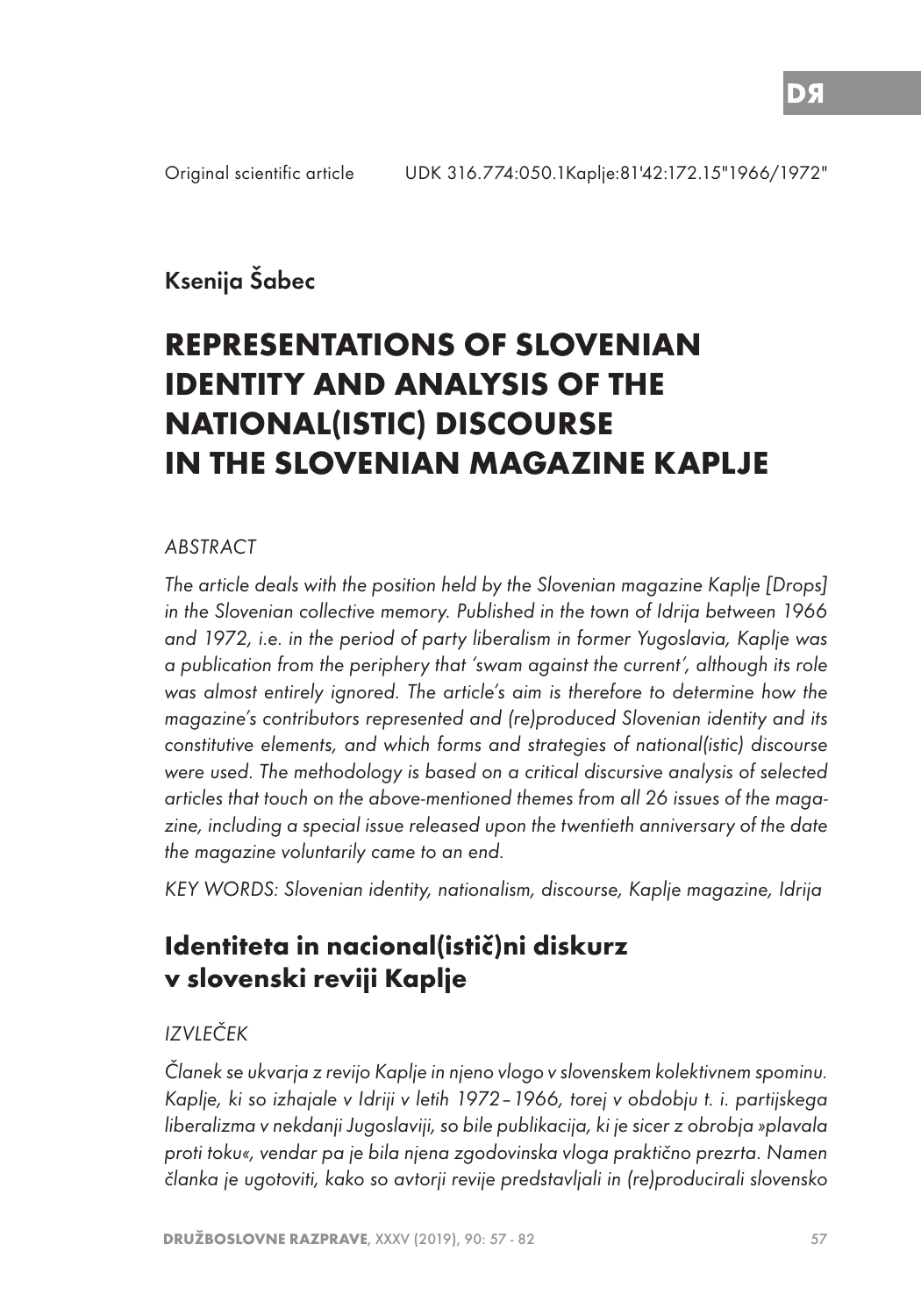identiteto in njene konstitutivne elemente ter katere so uporabljene oblike in strategije nacional(istič)nega diskurza. Metodološko članek temelji na kritični diskurzivni analizi izbranih prispevkov, ki se dotikajo obravnavanih tem, pri čemer so bile analizirane vse številke (26) revije in tudi posebna izdaja revije ob 20-letnici samoukinitve revije.

KLJUČNE BESEDE: slovenska identiteta, nacionalizem, diskurz, revija Kaplje, Idrija

### **1 Introduction**

Kaplje – revija za kulturo in obča vprašanja, [Drops – A Magazine of Cultural and General Issues],<sup>1</sup> published in Idrija, Slovenia from 1966 to 1972, does not occupy an important place in the collective memory of Idrija's local community, still less in Slovenia as a whole.<sup>2</sup> Indeed the magazine was rescued from oblivion by a scholarly symposium organized by the Idrija city library and reading room in 2016 to celebrate the fiftieth anniversary of the founding of the publication. During the 1960s and 1970s, Kaplje was one of many similar publications in Slovenia that "swam against the stream". Among these publications, much greater attention was enjoyed – both critically and politically – by magazines from the center, above all from the capital of Slovenia, Ljubljana (for example, Beseda, Revija 57, Perspektive, Problemi), than by those from the periphery (Goriška srečanja, Obala, Dialogi, etc.). Kaplje, which certainly belongs in the second category, emerged in the more "relaxed" political era of the 1960s, a

<sup>1.</sup> Emil Miklavčič, an important Kapljevec or Kapljaš (magazine contributor) provided the name for the publication, which began to be published in Idrija on the initiative of Tomaž Pavšič. All of those who founded the publication believed that its name should be modest, but also fierce and propulsive. As Pavšič said (in Prelovec 2012: 24), drops "can erode a stone, not with power, but with how persistently they fall." The publication had no financial support for its first issue, and later obtained symbolic annual donations from the municipality and income from subscriptions.

<sup>2.</sup> The research on identity and national(istic) discourse in the Slovenian magazine Kaplje was conducted on the occasion of the 50th anniversary of the first issues of the Kaplje magazine and presented by the author at a symposium organized by the Idrija Public Library on 12 April 2016 in Idrija.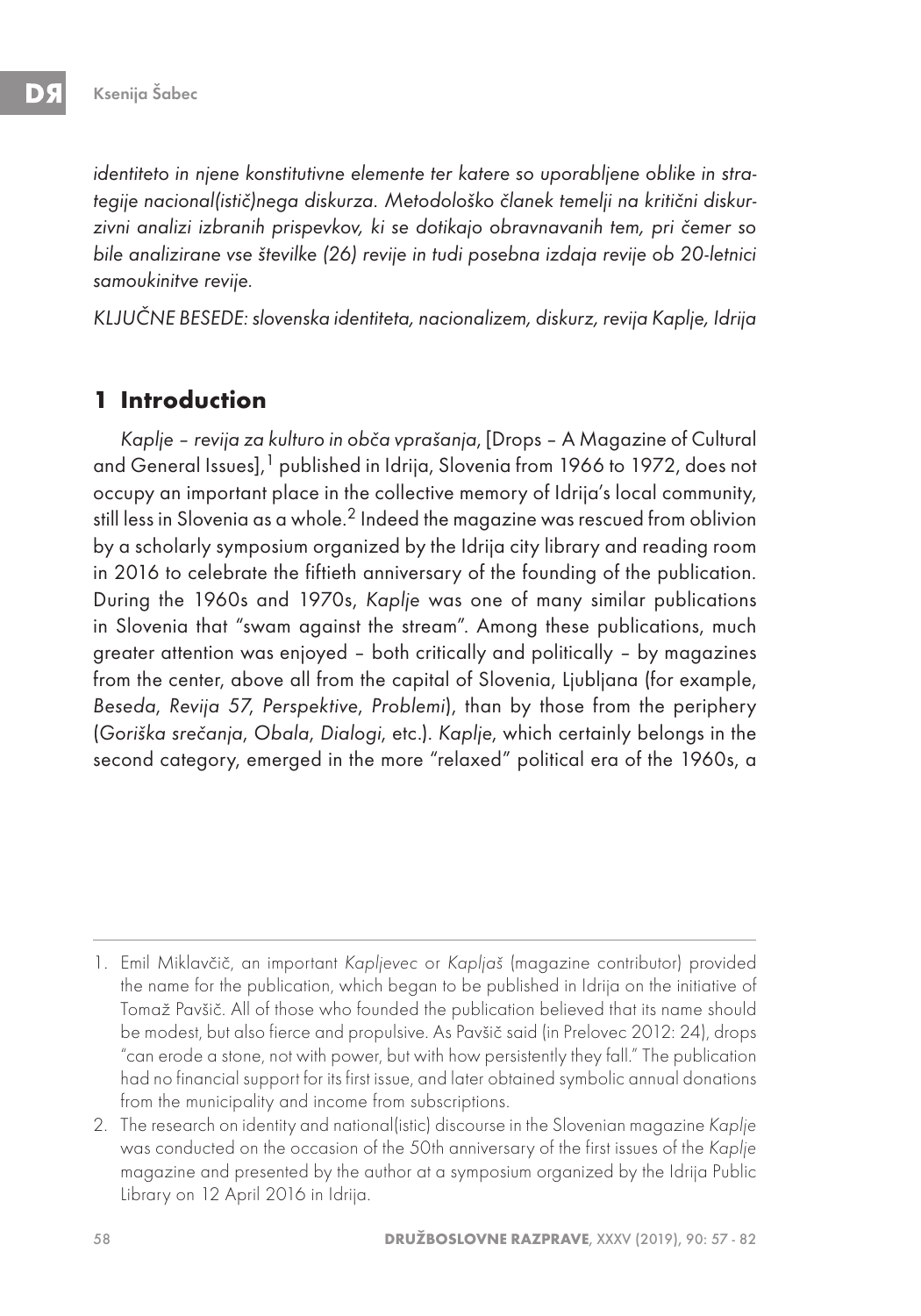period characterized by party liberalism $^3$  in both Slovenia and Yugoslavia, a relaxation that was evident in the new cultural currents and debates circulating among intellectuals and journalists and in the wider atmosphere. Together with this geographic division, the 50s and early 60s saw two magazine currents being established based on their attitude towards the communist authority. Magazines of the first group represented an extension of the political and cultural authorities (Novi svet, Mladinska revija, Naša sodobnost), while the other group was composed of magazines that were swimming against the tide (Beseda, Revija 57, Perspektive) (Štuhec, 2001). Kaplje belong to this latter current.

The purpose of this article, which deals with the positioning of the Slovenian magazine Kaplje [Drops] in the Slovenian collective memory, will be above all on how contributors to Kaplje represented and (re)produced Slovenian identity, including its constitutive elements, the ways in which the analyzed articles focused on these elements, and what (if any) forms and strategies of national(istic) discourses were used. We will, of course, respect the ideological-political and cultural context of the time in which the magazine was published, especially the starting point and directions defined by the editors when the magazine was established. The theoretical part of the paper will place the debate within three main conceptual frameworks: the nation as an imagined community, identity as a predominantly discursive category, and national(istic) discourses and strategies with the help of which the identity of the nation, along with so-called everyday nationalism, was perpetuated and maintained. In the use of the term national(istic), we proceed from the assumption by George Schöpflin, who sees the distinction between the civic and ethnic dimensions of nationhood as an extremely valuable one, but at the same time warns that this division into "good" (civic, national, i.e.

<sup>3.</sup> The period of party liberalism was marked with the appearance of newer, liberal views on the role of the party and its internal organization. The more "radical" form of socialism was beginning to vanish, yet the party still had its monopole. In 1963, in spite of the after-war censorship, the Public Prosecutor's Office of the Socialist Republic of Slovenia started monitoring and recording the prohibitions of spreading printed word. Although the pressure on publishing and printing houses was still present, the suspensive censorship prevailed more and more, which meant the prohibition of already printed works – that usually found their way to the readers, nevertheless. After 1964, the new legislation reduced the role of the state and enabled various associations to be established more easily (an inscription in the register of associations sufficed, whereas before, a special permission by a state office of internal affair was needed) and to function in a more relaxed manner. This contributed also to the appearance of new art forms, to a richer journal production (other literary journals appeared alongside Kaplje, such as Goriška srečanja, Obala, 2000, Dialogi, and Prostor in čas) and to a more open polemicizing and expressing different views on social questions (Gabrič 2005).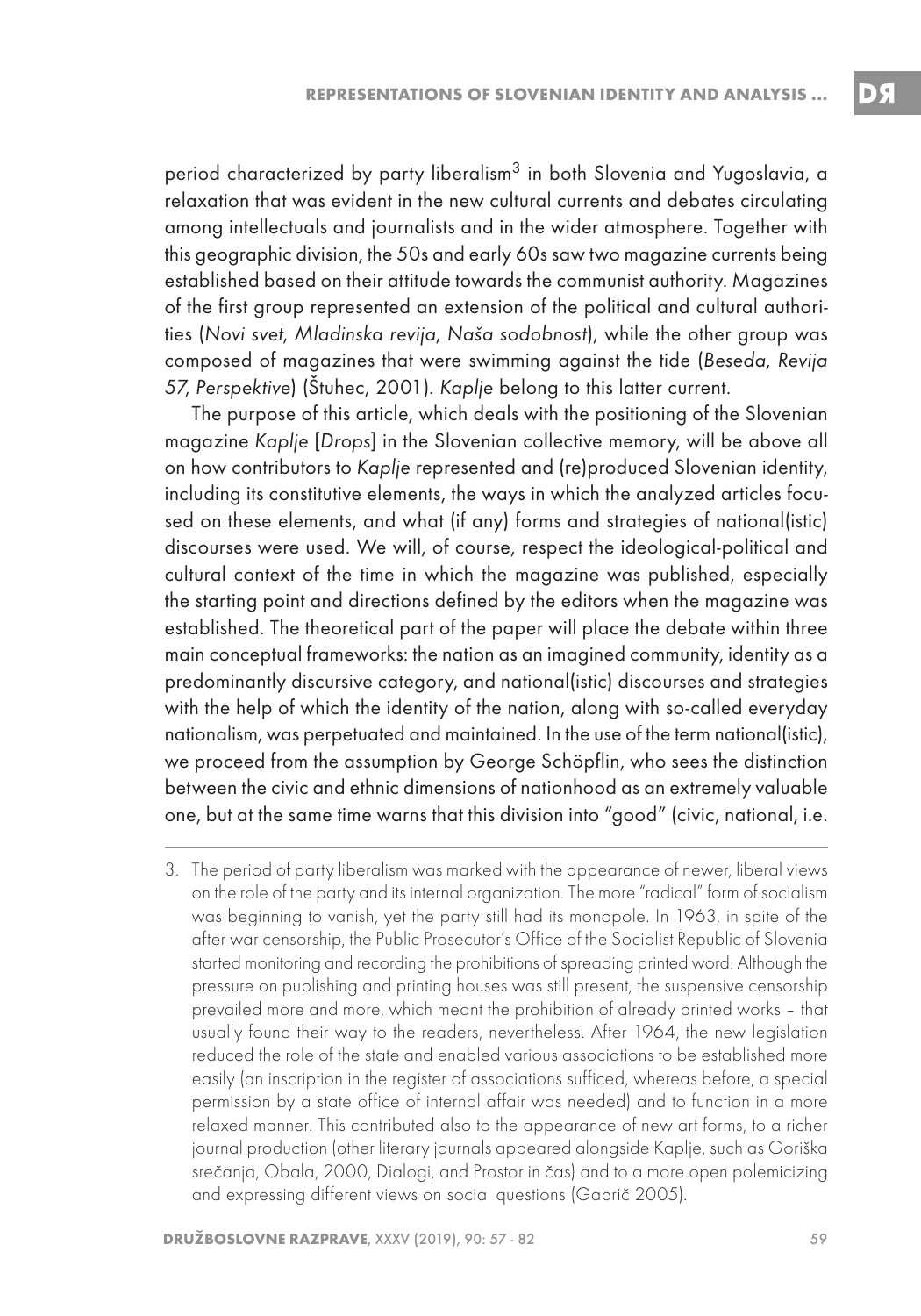based on the nation state as a political community of various ethnic, cultural, religious and other identities) and "bad" (ethnic, nationalistic, i.e. based on the nation as a politically conscious and mobilized community of predominantly one homogeneous ethnic identity) identity polities in the West has become the norm, although civic identities can hide quite significant non-civic agendas and identities.

In the contemporary world, however, there is a certain subsurface moralising about ethnicity in the West. By and large there is a tacit, sometimes explicit, assumption that democratic nation treats all its citizens equally, regardless of ethnicity, religion, creed, race, etc. […] Even when a civic identity presents itself as civic and denies its ethnic content, this is no more than a self-legitimating discourse, probably a reference to a foundation myth, like the French Revolution or the constitution. In reality, whatever the original impulse, these polities have found that a degree of ethnicisation of the civic identity is essential to provide the cohesiveness without which the modern state finds it very hard to survive. […] Hence the real political community that constitutes the state inevitably has ethnic as well as civic quality (Schöpflin, 2002: 298–301).

Therefore, it is evidently better to perceive the civic-ethnic dichotomy as a spectrum, as a matter of emphasis, where civic systems are open ethnicisation.

The theoretical section will be followed by the main body of the article in which we will analyze the discursive practices connected with representations of Slovenian identity and nation, and nationalism used in Kaplje. The methodology will be based on a critical discursive analysis of selected articles that touch on the above-mentioned themes. In this context, we reviewed all of the 26 issues of the magazine published during the entire period of publication, including the special issue that came out on the twentieth anniversary of the date when the magazine was "voluntarily" folded. On the basis of the reviewed articles, we selected all those that were related to the (1) representations of Slovenian identity and nation, and (2) national(istic) discourse, excluding literary (prose and poetry) contributions. The analysis and interpretation include those articles whose authors most representatively address exposed topics from the theoretical section. And why even choose exactly this magazine?

Kaplje ceased to emerge in 1972, which due to the marked political reversal means the end of the period of party liberalism from the 1960s. This was a time of severe political aggravation and political purges, including in culture and science, due to sharper sentences, the possibility of (public) critical polemizations was curtailed, the repressive measures of the authorities against newspapers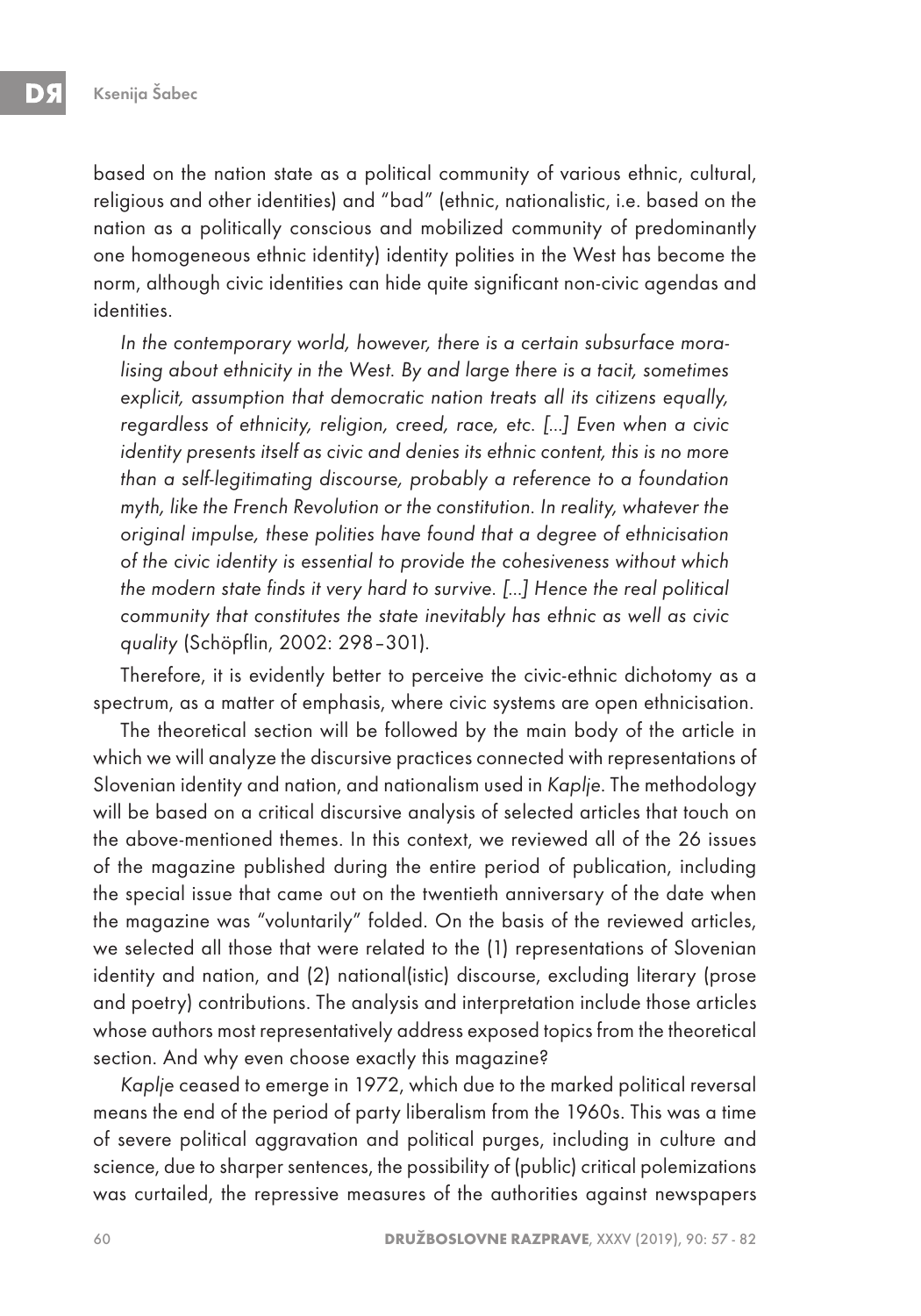and the removal of magazines from the list of recipients of subsidies and the abolition of magazines: in 1974 Prostor in čas, then Obzorja… (Gabrič 2005). The greater pressures of the Communist Party and the financial situation also contributed to the cessation of the Kaplje magazine, which was chosen for our analysis, because it is interesting that the broader public role of Kaplje "in terms of official publications was almost entirely ignored, probably because it was officially defined as a private publication" (Bratina in Prelovec 2012: 25). In the collection "Literary modernism in the leaden years" (2008), Meta Kušar described Kaplje as "an unusual independent project about which no study has been made" (Kušar in Prelovec 2012: 10). Jerica Prelovec's bachelor's thesis entitled "The place of Kaplje in Slovenian postwar magazine production" (2012) helped to fill this academic lacuna at least to the anniversary of the magazine in 2017. Although it was published on the Slovenian periphery, Kaplje was sold in Idrija, Nova Gorica, Koper, Trieste, Ljubljana, Celje, and Kranj, while the Slovenian diaspora arranged for it to be distributed to locations in Argentina. Even before it was published, the magazine received accusations claiming that its authors, who had been called to be interviewed by the municipal committee of the League of Communists of Slovenia a year before the first edition was out, wish to revive Perspektive, a magazine discontinued in 1964. Kaplje received an even more intense debate in the highest municipal political forums after its first year when it became clear that the authors were often critical and sharp commentators in their articles. "At the same time, Kaplje were therefore a political problem and an instigator of new things," writes Aleš Gabrič (2017: 27–28). In 1967, the magazine was labeled as problematic yet received no harsher sanctions. Due to its substantive connection and connective role in the wider Slovenian cultural space reaching also the Slovenians in Italy and Austria, the Kaplje editors received multiple warnings "against an uncontrolled collaboration of the magazine contributors and the people across the border".

### **2 Imagined communities, identities, and discourses**

In the indisputably classic work Imagined Communities: Reflections on the Origin and Spread of Nationalism from 1983, Benedict Anderson explains the term "imagined community" as a particular signifier of the concept of the nation and an analytical method to understand the phenomenon of nationalism, and claims that language plays an important role in the definition of the nation as an "imagined community". Language in this context is as a symbolic means of identification that includes the concepts, values, and behavioral norms that comprise the cultural system of a certain community. Namely, language exists on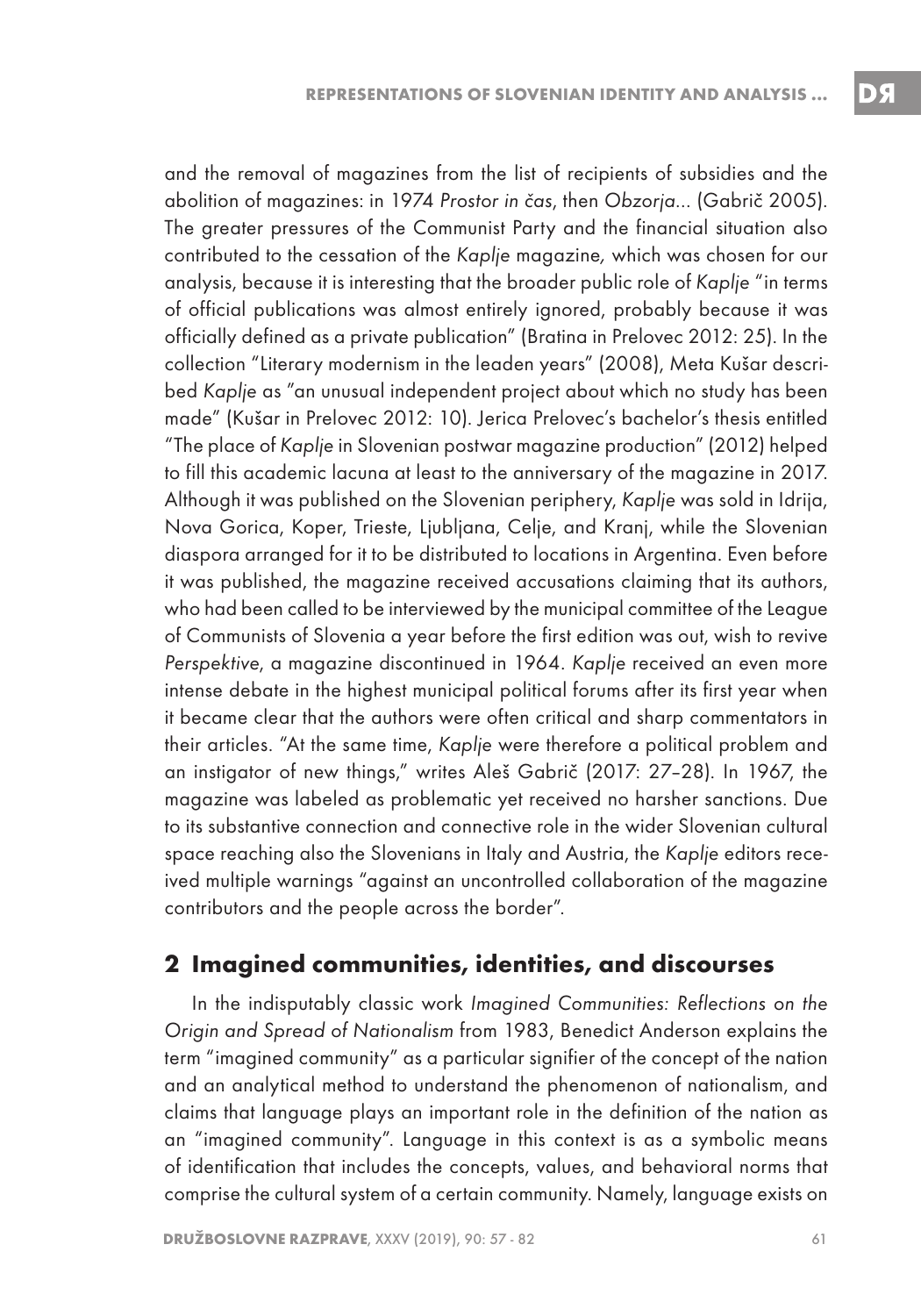(at least) three conceptual levels: philological, cultural, and political (Schöpflin 2003). We could state that morning prayers were metaphorically exchanged for the reading of the morning papers, and that the collective language (and faith) contributed significantly to the self-awareness of people regarding their affiliation to a nation. From this standpoint, nationalism performs the important social function of integrating people and creating the idea of (at least) apparent kinship and (at least) apparent cohesion. However, like race, a characteristic not written in the genes but in discourses, the nation also exists and is significantly reproduced in discursive practices. Nothing proves the latter more explicitly than Robert William Seton-Watson's conclusion that the nineteenth century in Europe was the golden age of the vernacularization of lexicographers, grammarians, linguists, philologists, folklorists, journalists, and writers. Their "energetic activities" were the main generator of the formation of European nineteenth century nationalisms (Anderson 2006: 71).

The building of nations, or nation states, took place on at least two levels, or according to two ideological principles: popular and official nationalism. To paraphrase Jan Blommaert, the first gradually began to appear as sincere enthusiasm on the part of the people, and the second as a Machiavellian inoculation of nationalistic ideologies through mass media, the educational system, and the government. On both levels, it was characteristic that the nation as an example of an imagined homogenous society was defined with unspecific and mostly imagined concepts that connected history, ancestry ethnicity, religion, language, territory, origin, etc., and functioned as the standard and condition of social harmony, the nation as a self-evident natural community (Blommaert in Praprotnik 1999: 153). The existence of nations "is not a truth that human beings have discovered but a conceptualization of the world that we have created" (Jackson in Praprotnik 1999: 153). An additional element that complicates the discourse about nations and nationalities as an ideological framework is the emotional charge of the concepts listed above. This is particularly evident in the idea of love for "one's" nation, which is predicated on the difference between "us" and "them". Without "outsiders", it would not be possible to love one's nations, because there is nothing about it that is absolute, transcendent, self-generating, essential, or, as Eric Hobsbawm would say, objective. There are no objective criteria that define a nation, because the criteria (language, culture, religion, history, territory, origin, etc.) are as ambiguous as the concept of the nation itself. Moreover, there are always exceptions that do not express national tendencies, or a "real" nation that does not suit the criteria (Hobsbawm in Anderson 1998: 15).

"Not only the 'content' but also the discursive practices, which play a significant role in the expression, legitimation, and inclusion of nationalism in society,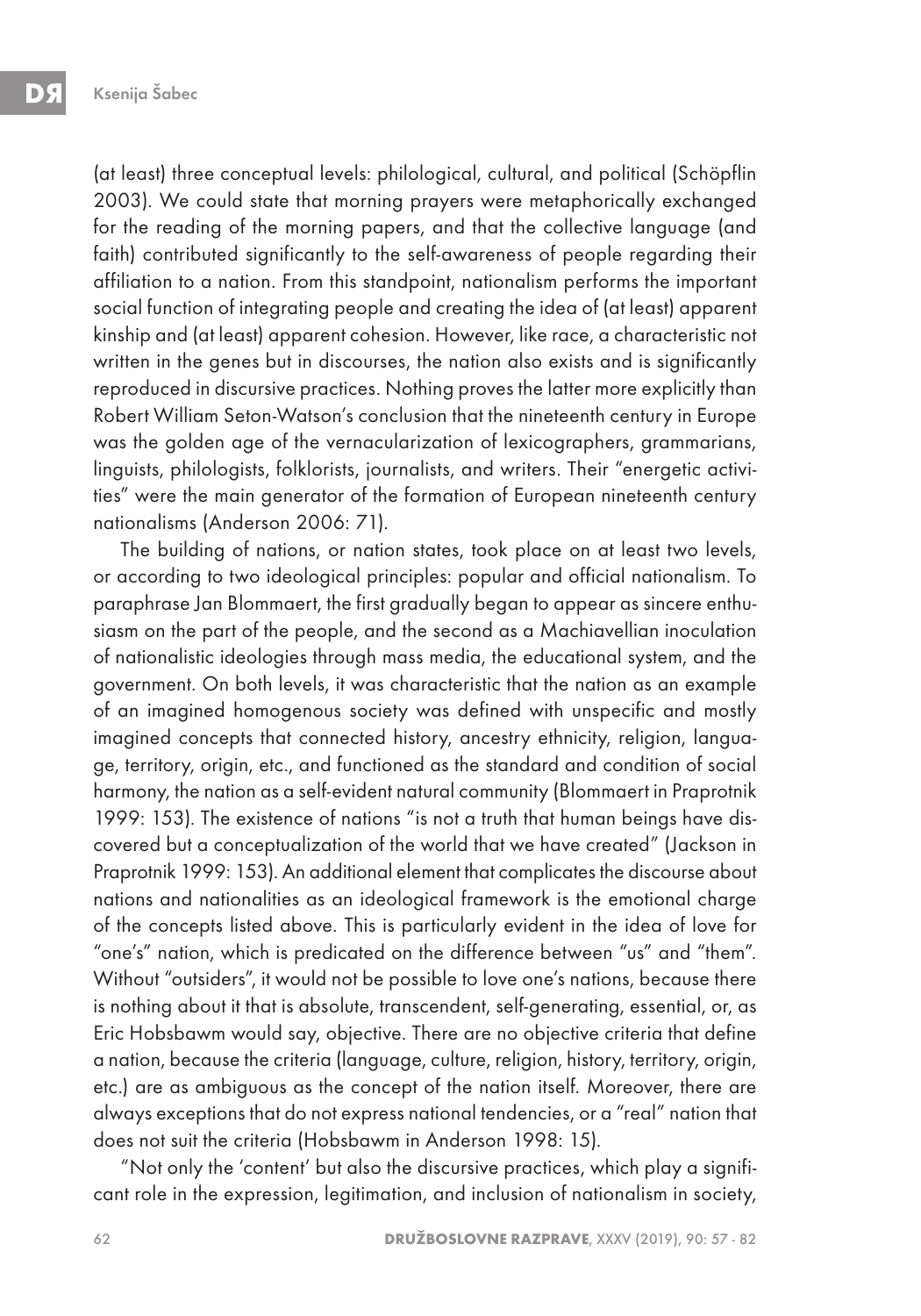are important for the reproduction of nationalism and the constitution of national identity" (Praprotnik 1999: 152). These discursive practices can take on "harder" (more extreme) or "softer" forms. The latter, especially in the media and political discourse, are relatively tolerant, but they are never "neutral" (in the sense that they are realized through communication and the use of language), and in this way dictate, that is socially teach, the formation of social cognition, opinions, approaches, prejudices, and stereotypes, and "canalize social perception", exerting an important influence on the ideological process of (re)production of nationalism. Nationalism therefore "lives" in the language or the discourse, which is a form of social action and practice because it "gives meaning" to society, as well as to socio-cultural, political, and ideological practices, thus determining the social system and its structures. To summarize, nationalism is socially learned, and discourse is essential in the process of its ideological (re)production.

Nationalism certainly hinges on the concept of national or more precisely ethnic identity. Both seem to function imperceptibly and unconsciously as a kind of "second nature" that people acquire and internalize so that they can move through the routines of everyday life as unobserved as possible (Bourdieu in Billig 1995: 42). In this kind of banal nationalism, as Michael Billig terms it, what is important are everyday experiences and events, ideological habits and approaches that latently, but continuously, express and maintain the identity of a nation. But this everyday nationalism that is "ours" is frequently forgotten or acquires a different form (for example, patriotism), while nationalism that is dangerous, emotional, and irrational is projected onto "others" (Billig 1995: 8–9). Everyday encounters and practices, common sense assumptions, cultural idioms, cognitive schema, interactive symbols, discursive frameworks, organizational routines, social networks, and institutional forms are what Rogers Brubaker calls everyday ethnicity (Brubaker 2006). But despite its "normalized" ubiquity that displays no violent intentions, it is still not innocent. As Hanna Arendt wrote, banality is not a synonym for innocuousness, since the emotions of people can be quickly mobilized on the basis of banal nationalism, even to the point of taking up arms, which has been demonstrated during numerous historical events. At the same time, banal nationalism also responds to the question of why people in the contemporary era of supranational, globalized, integrated practices do not simply forget their national affiliation, but rather more intensely identify with it. Banal nationalism is not only recognizable in the use of national symbols, but also operates in the language on so many levels that individuals thinking each day about their national place in the world of nations, can no longer recognize it in a conscious or non-routine way.

Nationalism as an individual's awareness of affiliation that the members of a nation have, is in a close and interactive relationship with identity. They are both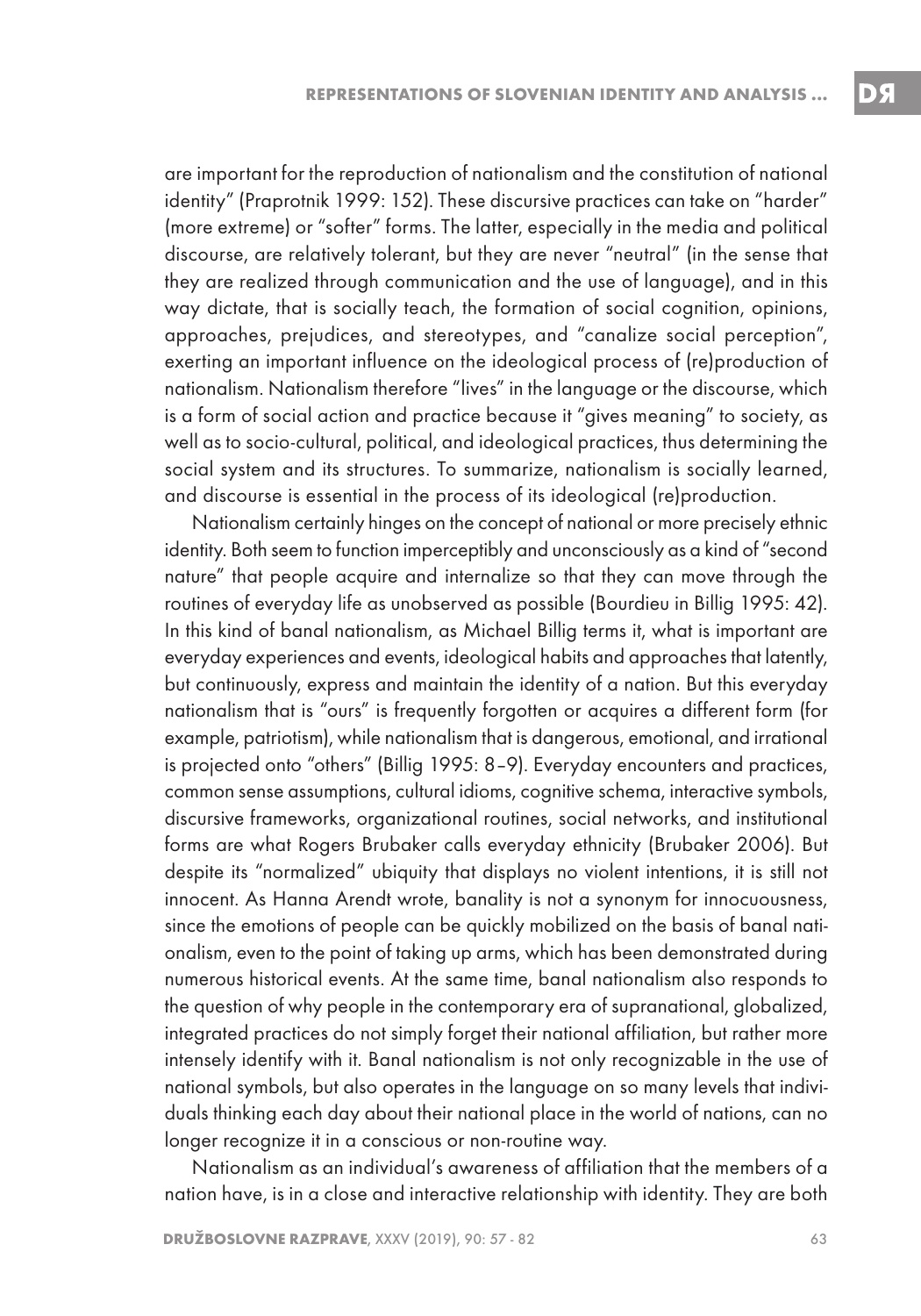socially constructed and relational. Identity is uncertain, inexplicable, "difficult", indeterminate, inessential, not a given, dynamic, fluid, also mystical, all of which does not mean that it doesn't exist. This uncertainty and fluidity, and the fact that identity is not inborn but acquired, demands well-functioning ideological machinery that constantly establishes the awareness of identity within each individual. However, nationalism as an inessential phenomenon can also be characterized by its dynamic vitality, contextual variability and flexibility according to changing socio-historical and political circumstances and, therefore, constantly maintained. Tadej Praprotnik (1999: 172) wrote: "Precisely because identity is not 'inborn', self-generating, or in any way essential, it cannot be established without some 'effort'", which is also demonstrated by the verbs that are usually connected to it: formation, construction, etc.

In this article, we proceed from the assumption that in the mutual relationship between nationalism and national identity, as an acquired social construct, it is necessary to include ethnic identity as well. On this identity, nationalism justifies its ideological mission, while national identity is in continuous negotiations with it. Based on Schopflin's reasoning mentioned in the introduction, the relationship between national (political, civic) and ethnic identity (usually majority or dominant) is not understood as a dichotomous exclusion, but in the perspective of their continuous reciprocity. But how does this social construction – or if we repeat the previous diction, this well-functioning ideological machinery – actually take place? Since the purpose of this article is to focus on a discursive aspect, our following question is: how are nationalism and national identity discursively (re)produced?

There are many characteristics or strategies of national(istic) discourse (and functioning). One of them is "ideology of consensus". Speakers in certain situations often behave "as if the entire population knows the stated 'facts'" (Praprotnik 1999: 154). Another strategy, i.e. the discourse of sameness, which constitutes a national "we-group" and emphasizes national uniqueness and inward sameness, ignoring differences within (Wodak 2017: 9–10), is the reproduction of "us" as the sole valid and legitimate collective. The discourse of difference, by contrast, emphasizes the strongest differences to other nations and "the Other" as those that threaten "us". Furthermore, strategies of perpetuation and justification maintain, support and reproduce a national identity perceived to be under threat. According to Ruth Wodak (2017: 9),  $4$  they frequently refer to events of the past through individual or collective, public or private, national narratives. The establishment and reproduction of borders between "us" and "them" creates, on the

<sup>4.</sup> Wodak (2017) also mentions strategies of transformation, destructive strategies, etc.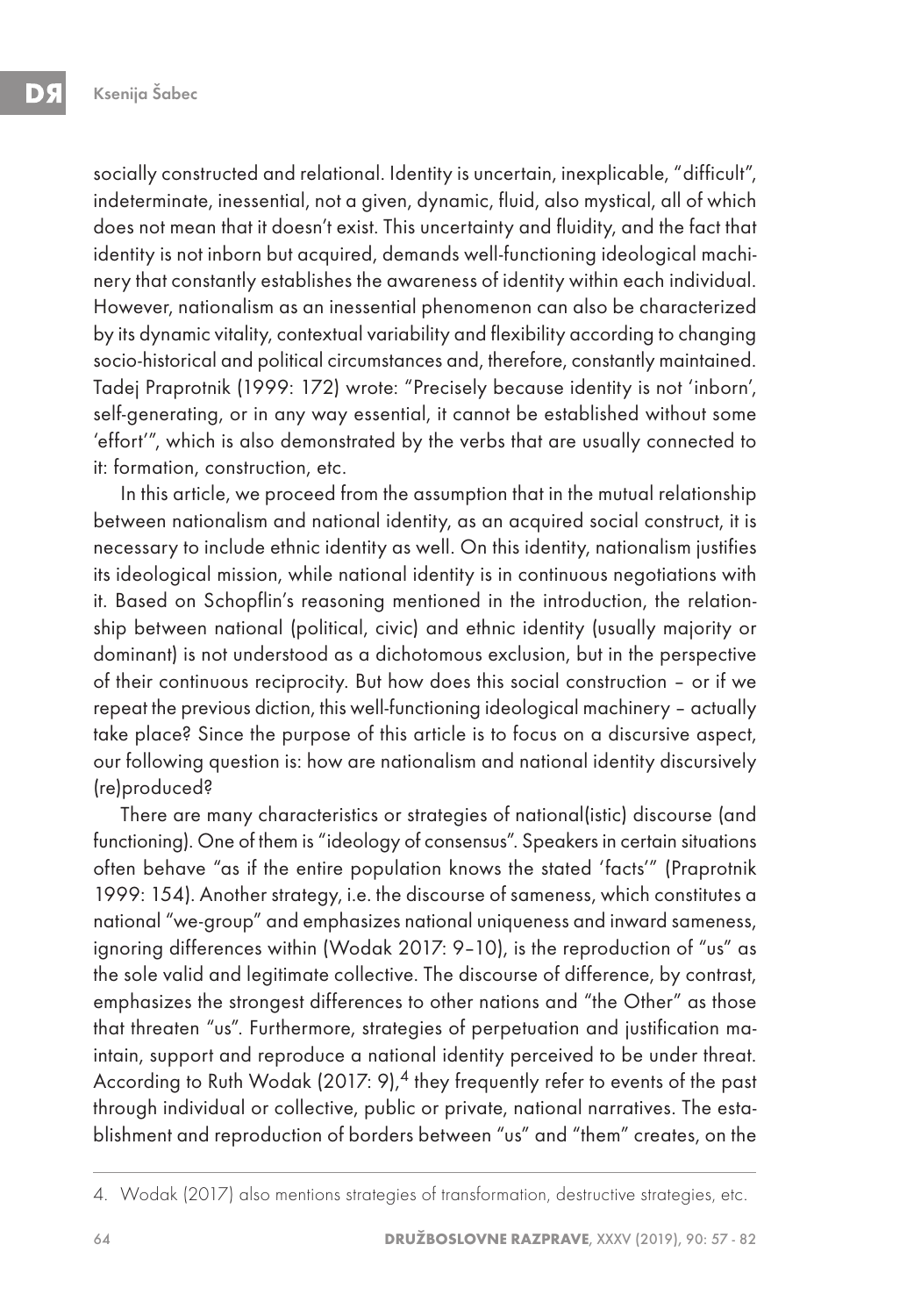one hand, the appearance of a nation as a logical and natural phenomenon by which the distinction or separation from "the Other" is established as logical and "natural" and, on the other hand, mystical bonds that exist between the people and territory in a specific space. This "dependence" on national (and also other) identities distinct from "the Other" is a paradox in itself, as identity can only be preserved while "the Other" and the border between "us" and "them" exists. "With the expansion of territory, national identity destroys its own existence, which means it must always manufacture new borders and prohibitions, which are the condition for its 'content'. […] And, of course, it must never achieve the goal, because if it does, its own mysticism will collapse" (Praprotnik 1999: 158). In addition, the nation is assimilated with already given "self-evident elements", such as the time and place of our birth, which we cannot choose, and because of this, these elements appear to function impartially, objectively, and without interest. At the same time, the nation and belonging to it is often expressed by mythologization, including representations about its long and uninterrupted existence. The efficiency of myths as the next and one of the very common strategies of national(istic) discourse, which will be pursued in the analysis of the Kaplje magazine, is how they become naturalized and eventually are read as a system of facts, or as Roland Barthes expressed it, the fundamental principle of myth is the transformation of history into nature, or the loss of the historical quality of a thing. In myths "things lose the memory that they once were made" (Barthes 1991: 142). The myth functions economically as it annuls the complexity of human action and simplifies all dialectic, organizing a world wherein there are no contradictions, no depth, only shallowness and "the satisfaction of clarity". As Barthes writes, the purpose of each myth is "to immobilize the world": it must suggest and mimic "a universal order which has fixated once and for all the hierarchy of possessions' and it must constantly demand from people that they recognize themselves in this image for all time" (Barthes 1991: 156).

The consequence of naturalization is the relativization of inner differentiations and the heterogeneity of the nation as a community, while what is emphasized above all is the differentiation between "us" and "other" (nations). Otherwise extraordinarily varied members of a specific nation must present themselves as homo nationalis, as the ideology of nationalism is achieved on the level of discursive and non-discursive practices, for example, in institutions, habits, customs all of which socialize the individuals in the nation and define the feelings of love and hatred (Praprotnik 1999: 160). But the process of creating homo nationalis was not concluded over night as there was a time when this concept was foreign, incomprehensible, and not "natural" to the majority of people. When a group of farmers in western Galicia were asked at the turn of the twentieth century if they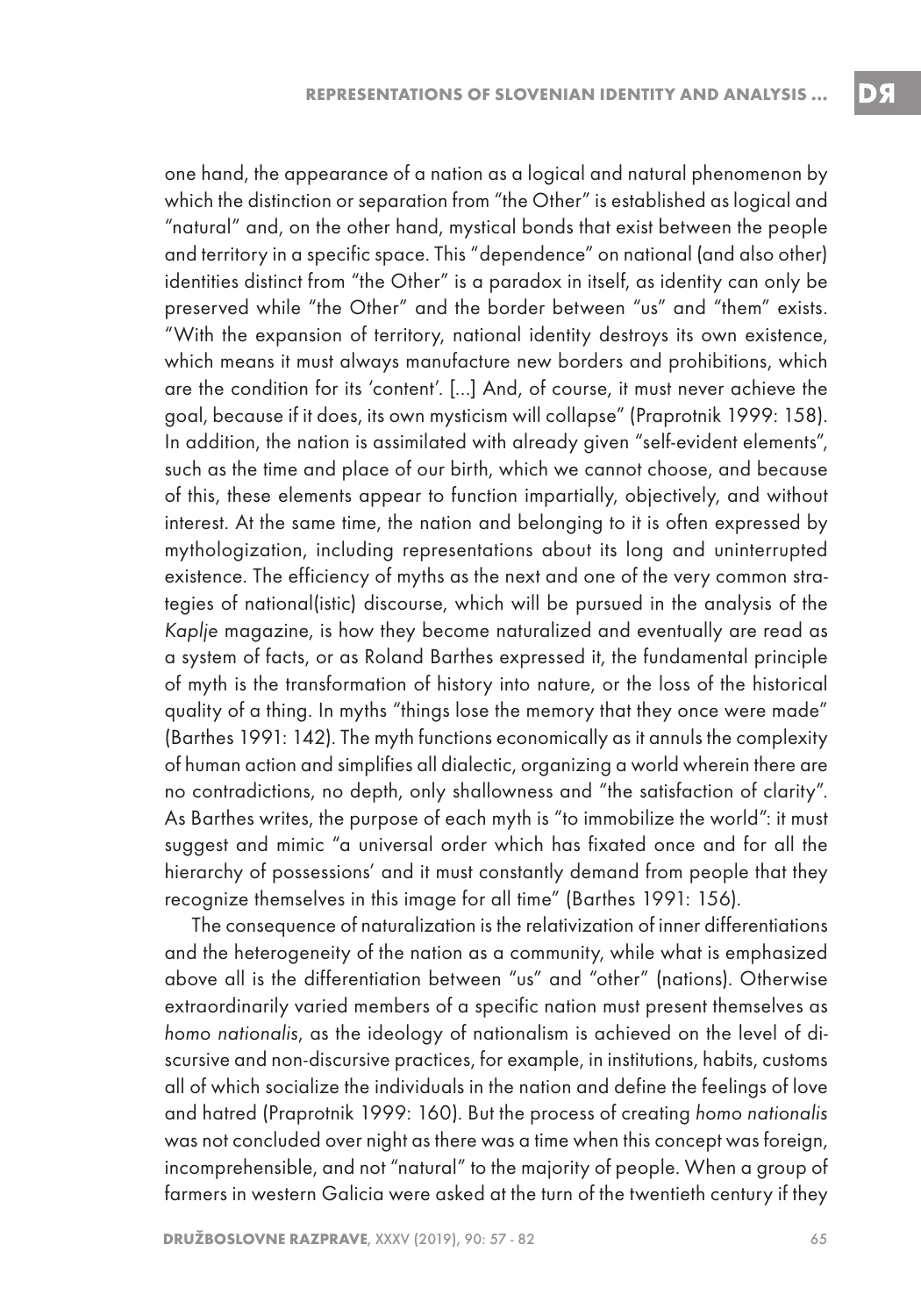were Poles, they responded: "We are peaceful people." Then when then were asked if they were Germans, they responded: "We are decent people." During the time when national identity was not yet formed in a specific place and had not been implanted in the people, most people identified with their region, valley, or landscape rather with the abstract idea of nation (Fishman in Billig 1995: 62).

The discourses of national mythologies do not describe the specificities of a given country precisely or in great detail, but rather very broadly and openly, for example with phrases such as "English culture, Slovenian language, Croatian landscape" and with stereotypical characteristics. A "true Slovenian" should be "diligent, hardworking, honest". The factual imprecision of these characteristics in no way impedes national mythologies. Equating the typical Slovenian with diligence, industriousness, honesty thus becomes a direct premise according to which a lazy Slovenian could be disciplined for the characteristic that make him not a "true" Slovenian. According to Slavoj Žižek (1987), such fetishistic reversals maintain the ideological Subject that is no longer identified directly with positive characteristics, but with the transcendent, empty placeholders that characterize "Slovenianness". There is no longer continuity between "Slovenianness" and its positive characteristics (diligence, industriousness, honesty), but instead rupture, because the characteristics of "Slovenianness" do not operate on the same level as the positive characteristics. "Slovenian" or "Slovenianness" do not mean anything in and of themselves; they are empty signifiers, voids that present themselves as being filled with content, but in fact signify nothing. The term can belong to anyone or to no one. The positive characteristics have a specific meaning, while "Slovenianness" and "Slovenian" are self-referential descriptions that mean nothing or are only meaningful to those who recognize them. To paraphrase Žižek: if a Frenchman is diligent, he is simply diligent; if a Slovenian is diligent, this quality becomes proof of his Slovenianness; he is not Slovenian in the true sense because he possesses these qualities, which are attributed to Slovenians, because he is Slovenian (Žižek in Praprotnik 1999: 161).

In the next chapter, we will present certain contributions to the literary and socio-critical magazine Kaplje published in Idrija, Slovenia from 1966 to 1972, and analyze how the authors of these contributions represent and (re) produce Slovenian nation and identity, and what (if any) forms and strategies of national(istic) discourse are used.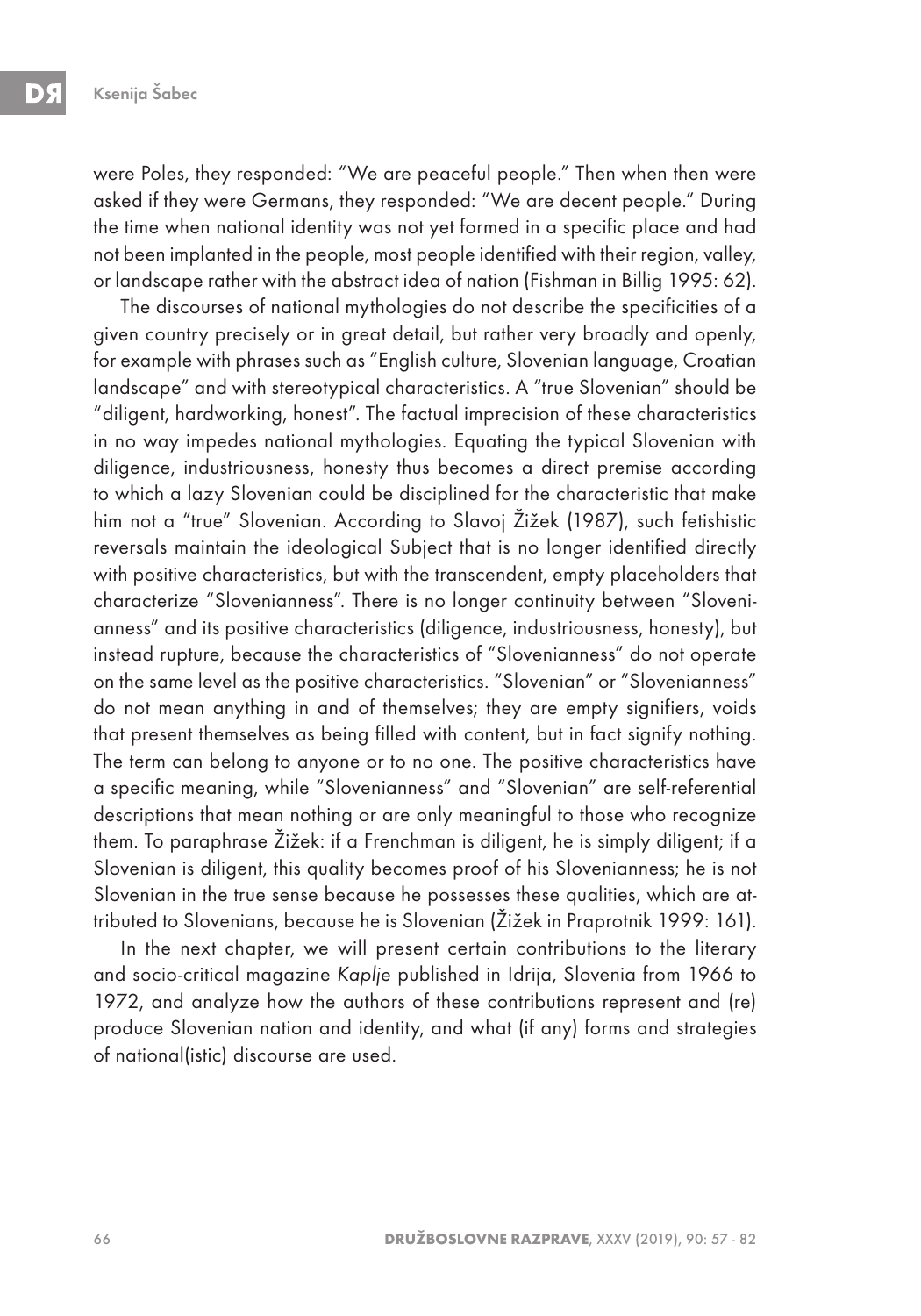## **3 Identity and national(istic) discourse in the Kaplje magazine**

Although the Kaplje magazine played an important role in the Slovenian post-war production of magazines, it is rarely mentioned in academic literary and literary-historical overviews of Slovenian literary magazines. According to Miran Štuhec, Kaplje was known for its editorial concept of emphasizing national being and the pluralism of ideas. Contributors to the magazine responded to current events with lively essayistic commentary "that the editorial board ran just on the margin of the permissible", and, in this sense, the publication outgrew the limits of Idrija (Štuhec in Prelovec 2012: 10).

In the opinion of Jože Felc, for many years the chief editor of Kaplje, there were several reasons for its emergence: "the condescending relationship of the so-called cultural center to everything that happened outside the center"; the desire to break the established Slovenian phenomenon that a certain publication could "express only one criteria or paradigm in culture or in any sphere of life"; the breaking-down of "false political borders" among Slovenians, and, in particular, the problem of expatriated Slovenians and all forms of genocide against them, which, in Felc's words, should be more emphasized in "the political, economic, and cultural policies in the Slovenian homeland", etc. The fundamental idea behind the foundation of the magazine was that the contributors would "be united by difference". Humanism as an integral relationship to life (Felc 1972: 5) was the principle element of their decisions throughout.

During the seven years of its existence, the editorship of the magazine was carried out by ten chief editors.<sup>5</sup> Approximately, 95 authors, of whom 14 were women, contributed work to the 26 issues (Prelovec 2012: 27).

#### **3.1 Representations of Slovenian identity and nation**

Kaplje was a magazine of literary and general culture, and thus representations of Slovenian identity were expressed, on the one hand, in literary and visual contributions and reviews, and, on the other hand, in journalistic and essayistic articles, which are of the most interest in this discussion. In the first category, more than 50 prominent Slovenian poets contributed poems to Kaplje throughout the time of its existence<sup>6</sup> and more than 20 distinguished prose writer contributed

<sup>5.</sup> Jože Felc, Tomaž Pavšič, Vinko Cuderman, Janez Bizjak, Milan Božič, Silvij Božič, Jože Čar, Darko Komac, Rafko Terpin, and Igor Uršič.

<sup>6.</sup> Dane Zajc, Gregor Strniša, Marko Kravos, Edvard Kocbek, Jolka Milič, Ifigenija Zagoričnik, Franci Zagoričnik, Franci Černigoj, Pavel Zgaga, Denis Poniž, Darko Komac, Majda Kne, and others.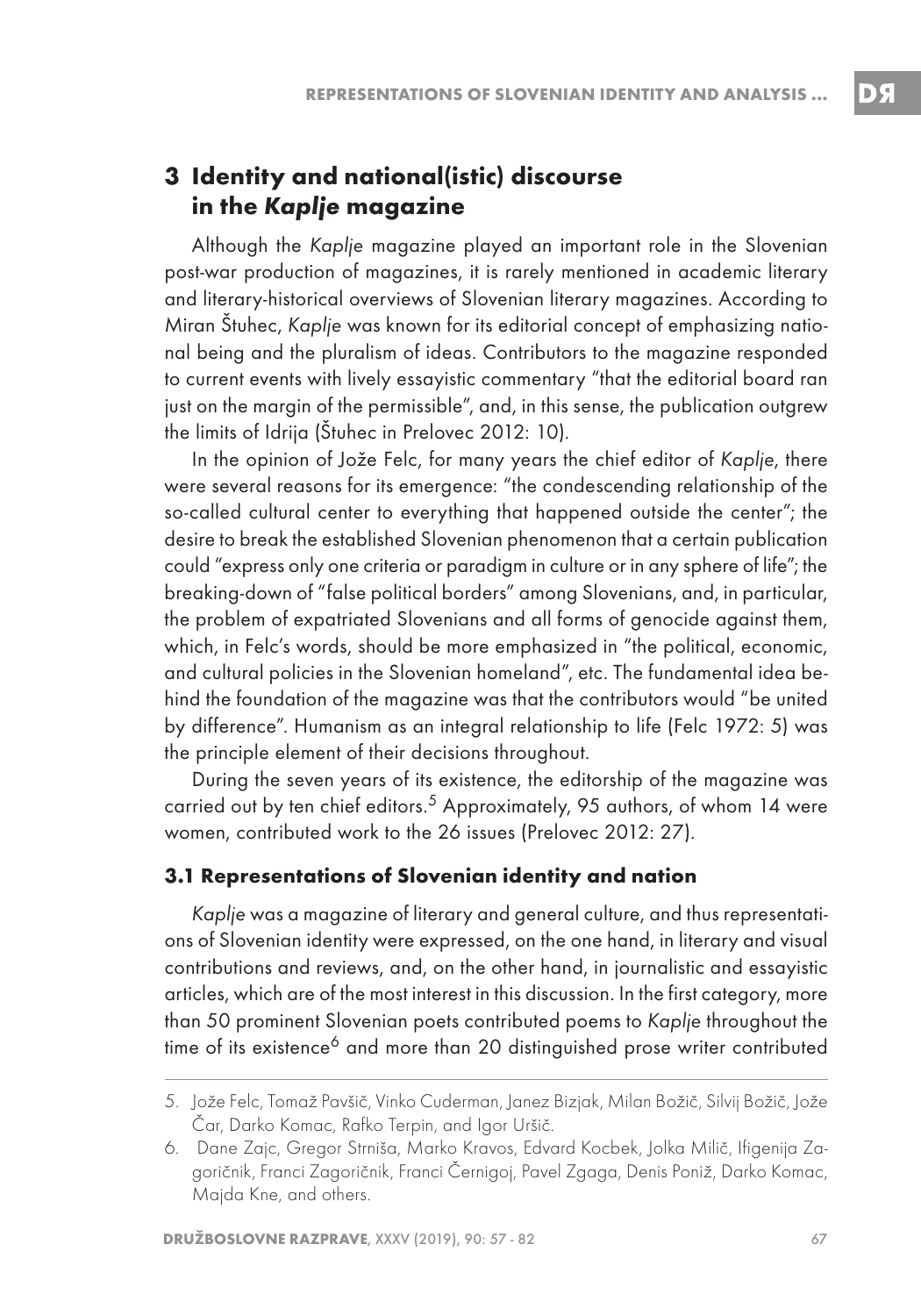literary work and excerpts during the same period.<sup>7</sup>

A study of the discourses in essayistic and journalistic contributions to Kaplje reveals at least three important themes dealing with Slovenian identity. The first touches on the problem of the smallness and the closed quality of the Slovenian nation and could be placed on the one hand in the context of the ideology of consensus, where the entire Slovenian population knows the stated "facts" about its smallness and closedness, and on the other hand, in the discourse of sameness, which constitutes a national "we-group" and emphasizes national uniqueness and inward homogeneity, ignoring the differences within. The most interesting and still current, although not the most representative text, is a critical reflection by Lev Detela entitled "The openness and closedness of contemporary Slovenian culture in the border regions and diaspora" from the year 1970, in which the author goes beyond the mere tendency toward closedness in Slovenia and the border regions (areas outside Slovenia's borders in Italy and Austria where ethnic Slovenians live), and problematizes the perspective that Slovenianness, which we have marked as a transcendent, empty signifier that can belong to anyone or to no one – is threatened by the outside world, or by "the Other". He thus directly criticizes both the frequent national-mythological and stereotypical discourse about the "chosen" quality or uniqueness of one's own nationality, which we described in the theoretical part of this article:

Today it is already apparent that Slovenians are not here merely to exist at some high level of protection for ourselves, so that within our borders, so to speak, we are diligent, self-sacrificing, meticulous, compliant, pure, and so on, a sort of Switzerland in miniature. But rather the purpose of our existence is precisely to TRANSCEND the narrow-mindedness of this existence, through bold but also risky leaps into the new, into confrontation and compassion with the world that surrounds us. But even expressing that something surrounds us is dangerous. Because this means that we are encircled, entrapped, alone in the middle of a cruel foreign world. Instead of existing, actively living right in the world that is actually all of ours, a world in which we can function much more globally, and if we try this, it is ultimately not as baneful to our existence as we claim. Usually, we say that Slovenians are here on this earth only because of our own tenacity, resistance, and endurance. But in order for our tenacity to not be underestimated, we must concede that the matter is not so simple. That we are here is also thanks to what surrounds us, and what has politically commanded

<sup>7.</sup> Edvard Kocbek, Boris Pahor, Marjan Rožanc, Lojze Kovačič, France Bevk, Drago Jančar, Evald Flisar, Gregor Strniša, Dominik Smole, Pavle Zidar, and others.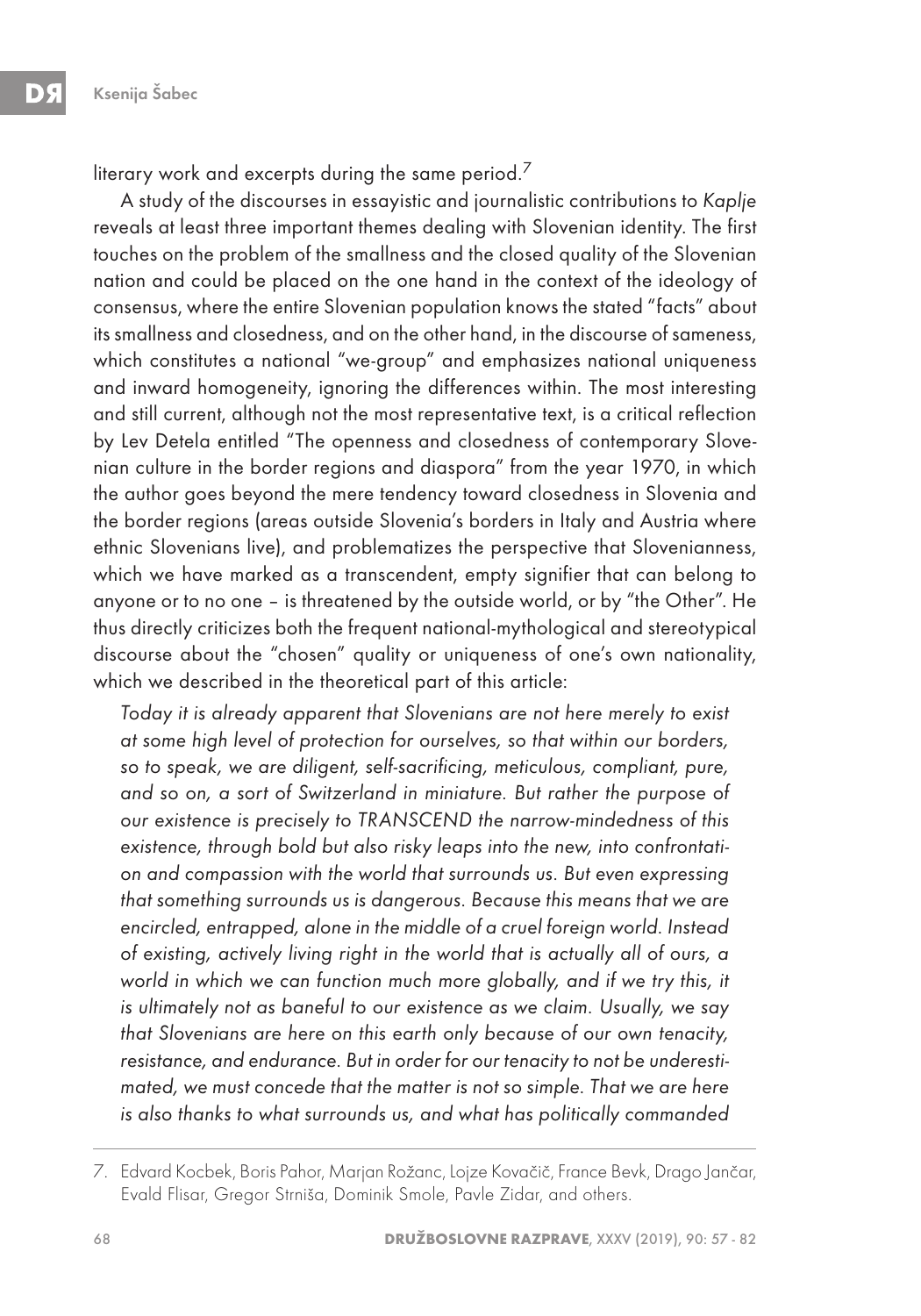and tormented us is that which may sound paradoxical, the special political and European constellation, our subordinated lack of history under the protection of the Habsburg monarchy […] (Detela 1970: 83).

Detela explicitly addresses the necessity of the openness of the Slovenian nation, despite, or rather precisely because of its numerical smallness and otherness and its purported "lack of history", which feeds many myths from the past, myths of powerlessness and "the ongoing cruelty of others to this smallness", and, which at the same time "only restricts and closes, prevents and makes suspicious the active flow of all-Slovenian cultural forces in multiple directions, and also hinders what might be called Slovenian-European affirmation" (Detela 1970: 84).

Today we must create a critical perspective of the future, and we cannot create it on the basis of some sort of folkloric conception of Slovenian identity. Slovenian identity is mostly the preservation of our old traditions, rituals, and habits as they are conceived of at home and in the borderlands. Slovenian identity is not something static nor is our Slovenian culture frozen (Detela 1970: 84–85).

In this very contemporary, pluralistic, and intercultural discourse, Detela notes the importance and preciousness of differences between cultures which can only enrich, and never threaten. From this perspective, the author problematizes the discourse of difference, which emphasizes the strongest differences to other nations and "the Other" as those that threaten "us", as well as the strategies of perpetuation and justification, which maintain, support and reproduce a national identity perceived to be under threat:

We are all too closed and anxious towards those whom we call foreigners. [...] But we must not forget that our rigidity finds its source precisely in our own closedness that is not inclined toward other groups in Slovenian culture, the way in which we regard with fear, resistance, and envy every success of someone not in his own group, or indeed not himself. Instead of realizing that culture is something diverse, and only tolerance and an effort at elasticity toward this diversity can create a pluralistic cultural country. So it often appears we are broken into groups, fragments, and individuals who fear each other and cannot comprehend the different paradigms of other actors who grew up in a different background, understanding, experience, and life style. […] We must sincerely ask: how much do we Slovenians permit difference? (Detela 1970: 85).

Vinko Cuderman, similarly critical, though from a different, and for Kaplje, more representative viewpoint, wrote an article entitled "Notes" responding to the opinion of Taras Kermanuer in Novi razgledi that Slovenians are "a small,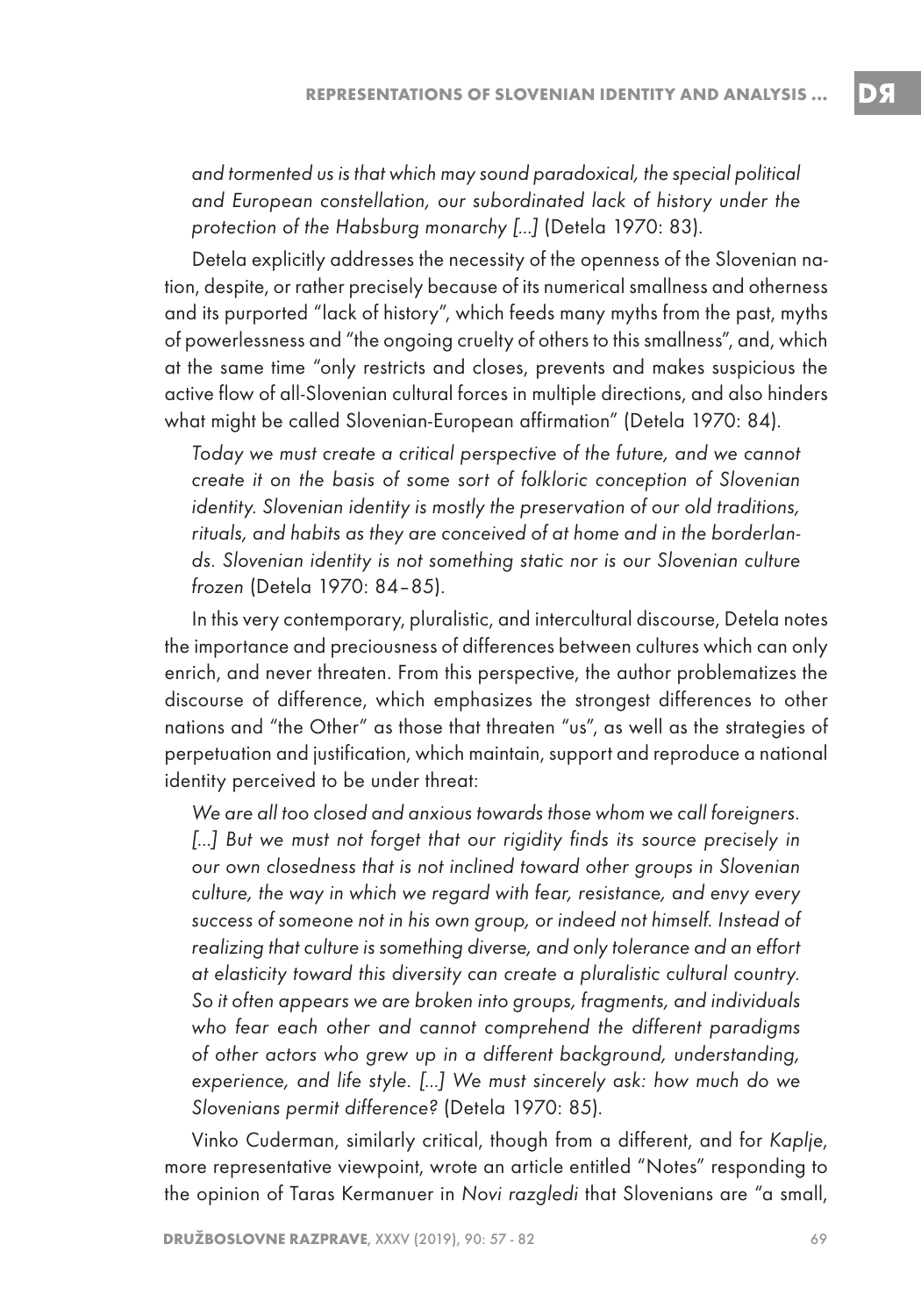relatively backward people", who up until now have probably not offered the world even one invention, even one big idea, even one new literary genre, even one new artistic movement, not a single thing that would belong to the history of the greater world – with the possible exception of the hayrack. Cuderman focuses as much on the theme as the author itself but in an affirmative way: "[…] he tries in a small way with real negative passion and cynicism (the hayrack!) to makes us smaller than we are in truth. Only by miniaturizing the miniature can the author find a place for himself" (Cuderman 1969: 141). Similarly, both authors remain in a predominantly broad, general and sometimes stereotyped discourse on Slovenian identity, its history and culture as three important imagined and emotionally charged concepts of a nation. Cuderman does not agree with Kermauner's nihilistic stance regarding the Slovenian nation, although he maintains – in numerous of his other writings – a critical relationship toward the conditions in the city, Slovenia, and then Yugoslavia.

Another frequent theme in connection with the Slovenian identity is the question of the Slovenian language in the Slovenian-Yugoslav context as one of the most important constitutive and cohesive elements in the definition of the nation as an "imagined community" due to its significant contribution to the self-awareness of people regarding their affiliation to a nation. This is a notable factor in understanding the discourse in the contribution of Božidar Borko entitled "A word about Slovenian language consciousness", which despite everything else, arises from an essentially national and language-defensive position, where the language acts as a seemingly objective criteria that defines a nation. Additionally, the author emphasizes the emotional attachment to the mother tongue, which, in contrast to imaginative economic and technical integration, is essentially humanly significant and culturally qualitative for the integration of the Slovenian community:

Nobody who loves their mother tongue, the language of their people and their literature, can conceive that this language would fall into disuse or be pushed out of its equal place because of some utilitarian reason, or an economic or technical concept of integration that would consider only the imaginary power of numbers, not the human significance and the cultural quality of the nation. […] There is no brotherhood that would exercise the right to in one way or another take from us […] that which is our essence, that which provides the greatest cohesion of the Slovenian community, and our measure of our civic equality – our language (Borko 1966: 39–41).

The last and third theme in connection with Slovenian identity reflected in the pluralistic and autonomous discourse in Kaplje (which, despite the changed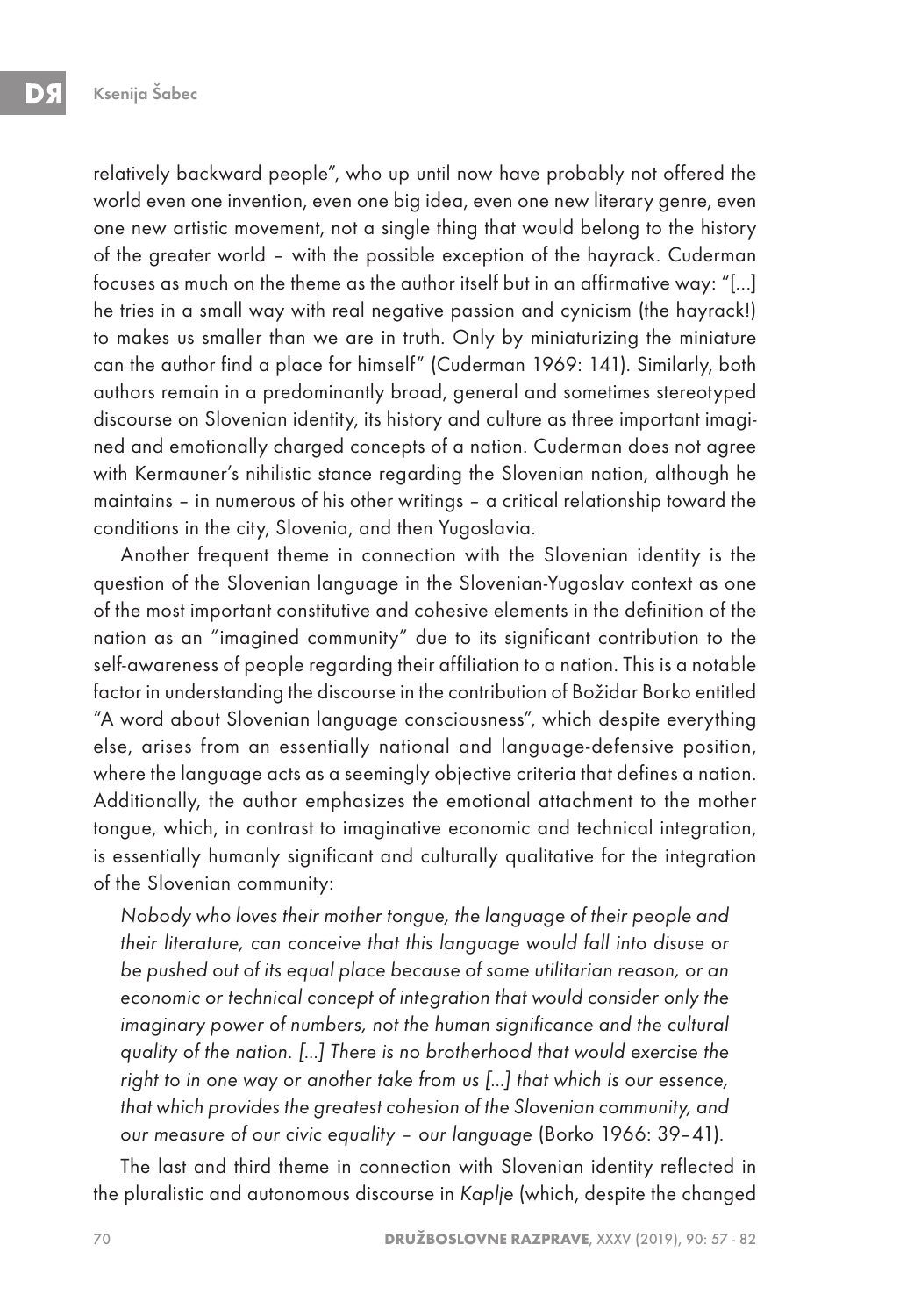social context, seems appropriate to mention here) deals in a wider sense with the still relevant Slovenian cultural syndrome or debate about the relationship between Marxists and Christians, and the role of the Struggle for National Liberation (NOB) in the formation of Slovenian history and identity at the end of the 1960s. Jože Felc's article "Our dialogue" discusses the public debate between Marxists and Christians entitled "Is God dead?"8 and was organized at Idrija's youth club on 22 November 1968. Felc wrote that, although it took place in "the so-called Slovenian provinces", it was the first debate of its kind in Slovenia. An open conversation a priori excludes any kind of secretive "hunting of souls" from either side, which was still "a tendency for authorities of both antipodal worldviews". Felc (1968: 135–137) emphasizes the one-sided, tendentious, and intolerant behavior on both sides, $9$  but the author, despite ideological differences, uses the discourse of sameness and at least implicitly suggests the self-evident elements of the nation and belonging to it, such as the place of our birth, which we cannot choose:

Thus the Idrija dialogue between Christians and Marxists proves that […] we replenish ourselves only in the realm of unfettered freedom, which should be available to all. […] We spoke a lot about what united us, and were cautiously silent about what could divide us. […] However you interpret it, the encounter was in Idrija, and in the broader Slovenian cultural space, a brave and well-intended action […] We conclude that the first dialogue was more yeast than bread… And that is not bad! (Felc 1968: 135–138).

An article by Silvij Božič is also worth mentioning in the context of this theme. It opens an interesting and bold critical discussion on the then prevailing ideological and confessional reflections of students about the role of NOB and recent history in the construction of Slovenian (and Yugoslav) identity and its reproduction in the educational system. In addition, the text also points to some generational discrepancies within the so-called homo nationalis and to some extent deconstructs the myth of a uniform national body:

<sup>8.</sup> Participants included Dr. Janez Janžekovič from the Faculty of Theology, Dr. Vekoslav Grmič, the suffragan bishop in Maribor, Marko Kerševan and Zdenko Roter, professors at the then Advanced School of Political Science in Ljubljana.

<sup>9.</sup> For instance, "the annunciation of the redemptive role of Christianity" in the Christian press "was most often one-sided and tendentiously exposed", while on the other side, an excess of force employed by government authorities against people's religious beliefs, sometimes in bizarre forms of violence toward religious manifestations, such as bell ringing and other Christian habits (for example, the screening of films about Saint Nicholas on his saint's day, hora legalis on Christmas Eve).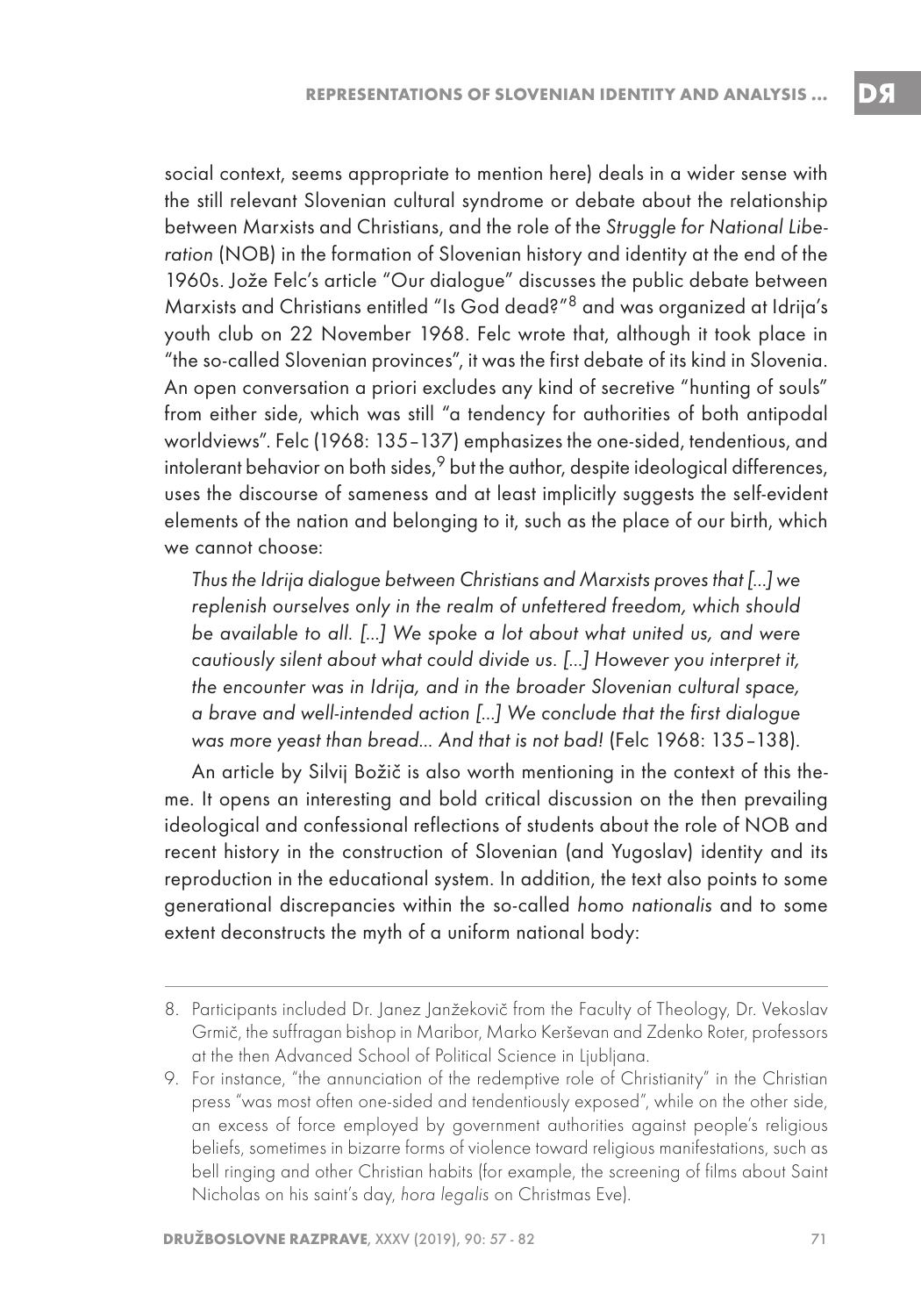We heard narratives about great feats of heroism that we could hardly comprehend because they had been performed by sort of supermen, insensitive to human fear and other emotions. Disbelief emerged. […] In this way, the taught truth of the liberation struggle was repeated so many times and in such a way that it became intrusive, like something already known and therefore uninteresting. […] Because we had to place it at the beginning so many times, it became a sort of divine force because of which everything existed. Our work and ourselves became a mere projection of it in the present, but without particular value. Everything important had happened in the past. The past was all, the present nothing, we did not matter (Božič 1969: 145).

The selected texts show that the editors of Kaplje in collaboration with the invited writers from diverse, often opposed, backgrounds in terms of ideology, worldview, age, and experience, created an open space of critical (semi)literary and journalistic expression and reflection. Slovenian identity was certainly an important agenda of the magazine, although in many (but not all) cases it was represented as "second nature" or an "already given" independent and essential value in and of itself, which, despite its imagined quality, was not always problematized. Ideology of consensus, discourses of sameness and difference, and imagined and emotionally charged concepts (language in particular) were used. According to Felc, Kaplje was engaged in "the free assertion of the independence of the Slovenian people, language, and culture" (Felc in Prelovec 2012: 32), according to which this assertion, as we saw in the chosen examples, could be connected both to the "domestic" Slovenian or the wider Yugoslav (and sometimes also the European) space. Contact with the Slovenian minority populations especially in Italy and Austria, and other Slovenian emigrants, played an important role in "awakening an awareness of segregated elements of the Slovenian people" (Felc in Prelovec 2012: 32).

In the next section, we address the use of national(istic) discourses in Kaplje, which is also closely connected to the question of identity discussed in previous chapters. We will deal with the question of how nationalism "lived" in certain contributions and in the language of the Kaplje contributors.

#### **3.2 National(istic) discourse**

In the theoretical overview to this article, we stated that the constitution and re(production) of national identity and, with it, nationalism belong between non- -discursive and discursive practices, both of which are expressed, legitimized, and included in society. These discursive practices can be "harder" (that is more extreme) or "softer" in form. We are mostly interested by the softer forms that function in a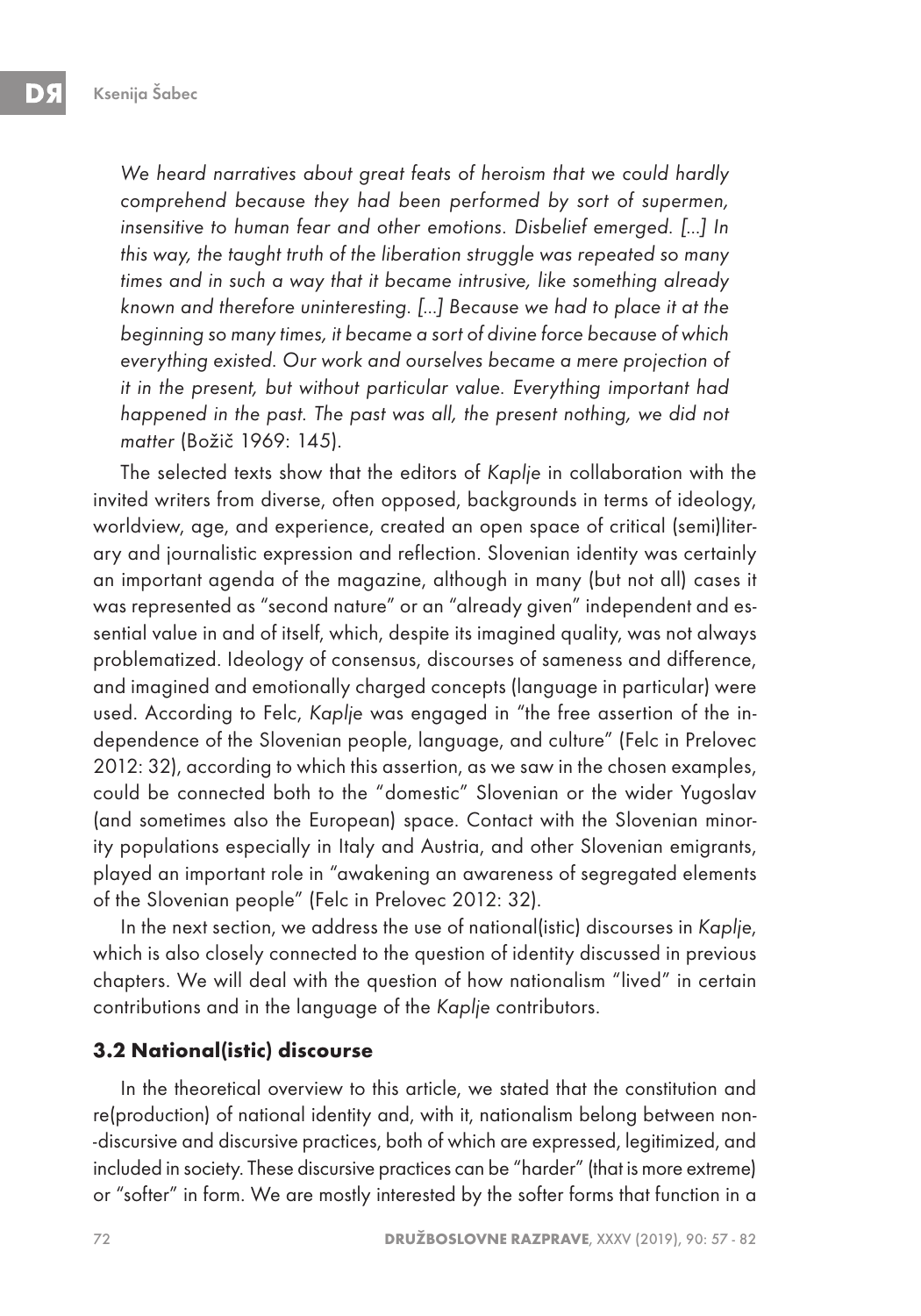more tolerant manner, especially if they are used in an academic or professional context (and also media and political), but they are never "neutral" since they also lead to the formation of social cognition, opinions, prejudices, stereotypes, and thus have a significant influence on the processes of the ideological (re)production of nationalism. This chapter is divided into three thematic categories.

The first represents the concept of the already-mentioned Slovenianness as an essentially comprehended category of seemingly positive characteristics, which according to Žižek (1987) act as self-referential descriptions that are meaningful only to those who recognize them, otherwise they are empty placeholders. We share Hobsbawm's view that there are no objective criteria that would define the nation or people, because their most constitutive elements (language, culture, religion, history, territory, origins, etc.) in no way clarify the concept of nation and thus often take on an emphatically mythological representation. There are many examples of this ambiguous, open, broad and mythological discourse about Slovenianness and Slovenian identity in Kaplje. In the article "Words, words", Tomaž Pavšič cites Josip Vidmar, agreeing with the conclusion that:

the eminently important thing of our life… the thing of 'Slovenianness'. A person grows happy at the word 'Slovenianness', which with Vidmar means a certain historical value and expresses what is best that the Slovenian people have preserved through time. Members of this numerously small nation have greater obligations to preserve their essence (Pavšič 1966: 84–85).

Jože Felc in a piece about his study days entitled "In Draga year 1970" relies on a similar mythological discourse when reflecting on Slovenianness as an "element of free personality regardless of given political or worldviews", which is not rationally questioned or problematized because as an imagined concept of a nation and nationalism it operates on a different, emotional level. Furthermore, a strategy of perpetuation and justification is used, representing a national identity perceived to be under threat:

[...] are we or are we not an autochthonous national mass? [...] In other words, it is necessary to move toward the end goal, which is a time when questions about Slovenianness no longer need to be raised because we all feel it. This is the condition I desire, although I do not wholly believe in it, because I see, even when I close my eyes, dangers from all sides (Felc 1970: 78–80).

The next strategy of the national(istic) discourse (and functioning), which is connected to the previous one, is the strategy of sameness and with it closely related strategy of difference. They both contribute to maintenance and binary reproduction of "us" ("autochthonous") as the (only) ones who are important,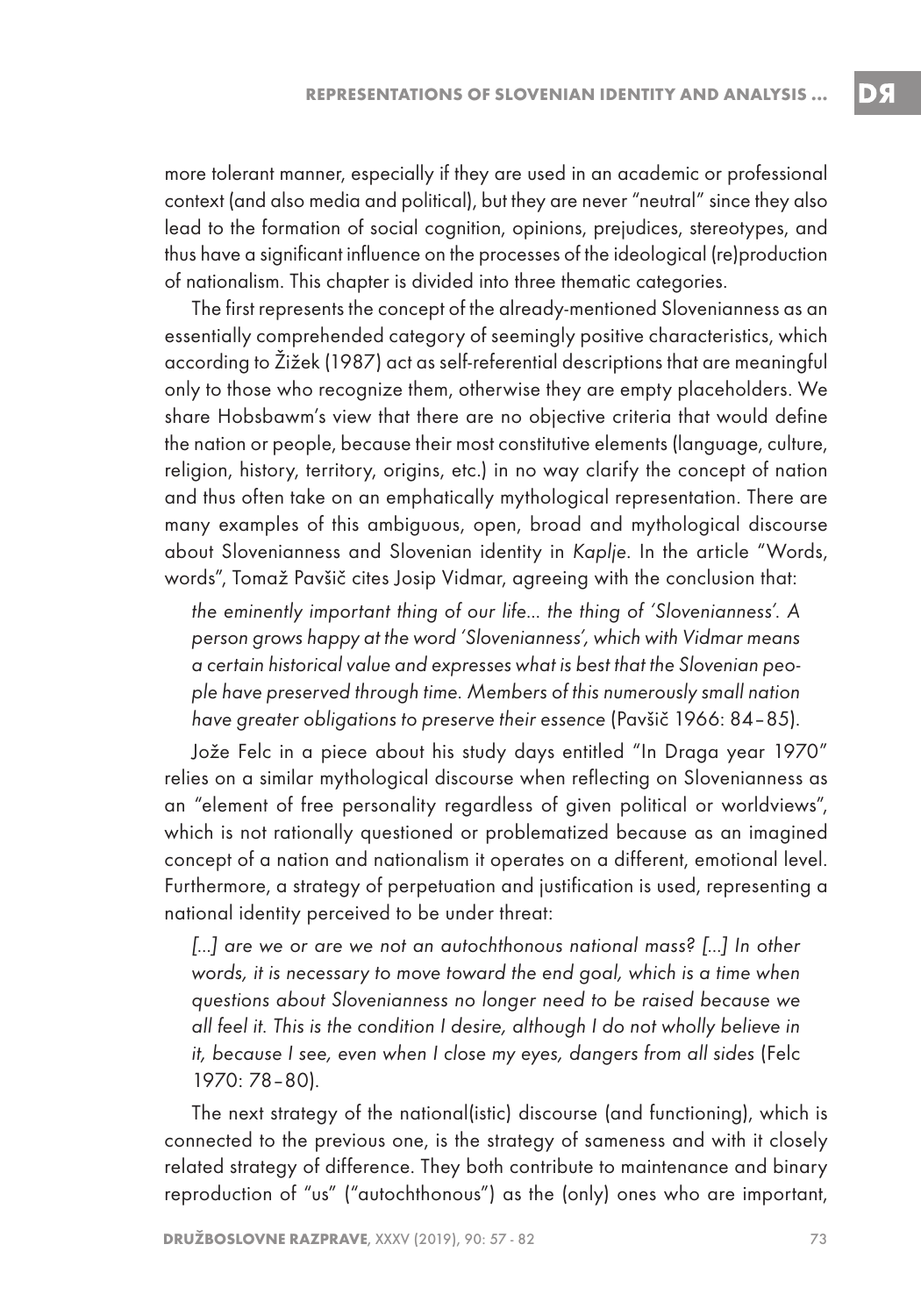valid, and legitimate ones, and "others" as those that threaten "us". The ceaseless reproduction of borders between "us" and "them" creates the appearance of the nation as a logical, objective, factual, and natural phenomenon, just as it naturalizes (or biologizes) the border itself and the differentiation from "others". At the same time, it forcefully homogenizes or at least relativizes members of one (Slovenian) nation in opposition to another (Serbian, Croatian etc.), a condition that is often achieved with mythologized or stereotyped representations about the long and uninterrupted existence of the nation in differentiation to "others from the south". This kind of discourse can, in its otherwise protective manner visà-vi one's own nation, which is perceived as permanently endangered (culturally and biologically, i.e. for "intermingling and mixing"), also take on explicit forms of xenophobia and ethnocentric expression towards ("underdeveloped") people from other parts of former Yugoslavia and their own aspirations for cultural reproduction and preservation of their language in particular. In the first part of his "Reflections on Slovenianness", Felc wrote the following:

I would simply like to mention a problem that, given our future, is worthy of wider, if not expert debate. That is the large settlements of people speaking foreign languages on territory that is the inheritance of the Slovenian people. I mentioned before that it is not necessary to enumerate the specifics of the biological and spiritual existence of a small nation. But to close our eyes before the certain fact of extinction and dilution would be dishonorable and unintelligent. These facts are not pleasant or encouraging. Each day, Slovenia, as the most economically developed republic [in Yugoslavia], receives more people from the south. […] Considering the smallness of our nation, an enormous number of people who do not speak Slovenian have moved to Slovenian territory. They settle here, marry, and begin to work. In accordance with the constitution, they demand education for their children in the Serbo-Croatian language, in other words all the rights that flow to members of the majority population; so this is more, in fact, than the simple concept of intermingling and mixing. These truths now seem normal, but their consequences are not unimportant when taking account our small population. […] We do not need to waste words on the tenacity of our biological and spiritual individualism. Culture is important; despite everything, it is a so-called social superstructure. […] What is essential is our biological existence and, as regards the existence of the Slovenian people, it is only honest and right that we think deeply about these issues, that we analyze them. […] In all of this, the truth asserts itself that Slovenia is more and more becoming a sort of territorial unit, in which the Slovenian people are coincidentally a majority (Felc 1966: 165).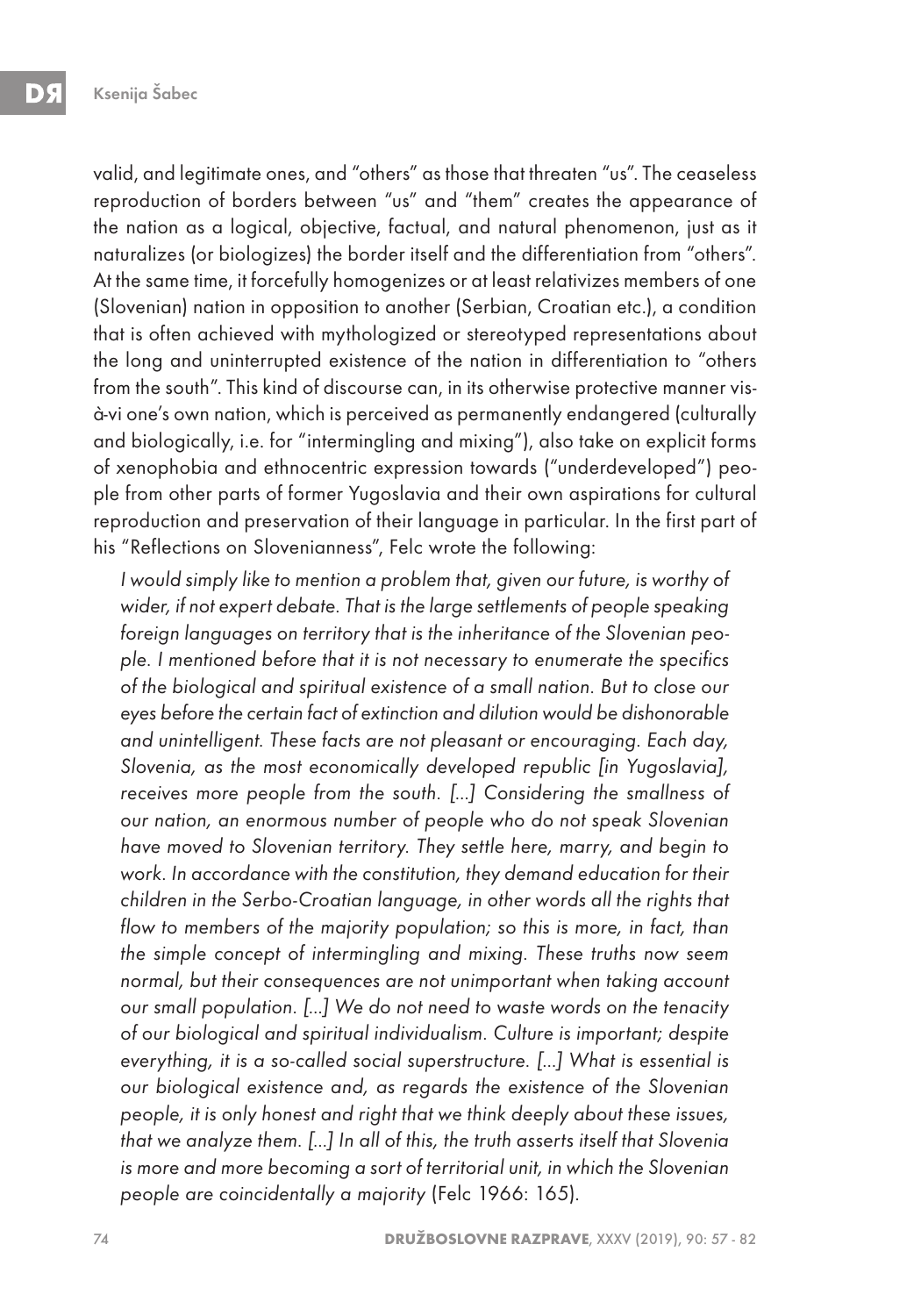The following excerpt might also be understood in the same context of the cultural and biological threat "from outside", or from "the Other":

We know that in Goriška there are two social venues (in Bukovica and Miren) where marriages are made between Slovenian women and Italian men, but there are no marriages between Slovenian men and Italian women. And we also know that all Slovenian women who marry in Italy are lost to our ethnic community (Felc 1970: 80).

The second thematic category in this section presents the use of explicitly nationalistic (racist) discourse about development that emerges from scientifically flawed and, from the socio-evolutionary standpoint, problematic assumptions about different phases of development that individual cultures or nations have or have not yet accomplished. The ideology of a hierarchical concept of culture in accordance to which there exists ("other") "less" and ("our") "more developed" cultures or nations, and the belief that a linear or only a single path of development should be the same for all cultures regardless of their specific contexts, patterns, and norms, provides the background of these assumptions. From an ethnocentric point of view, we usually place our own culture or nation at the top of this hierarchical pyramid. This development discourse was explicitly used in one Kaplje contribution, which surprisingly describes the different "development" of the Slovenian nation at home and those in the so-called wider Slovenian cultural space beyond the national borders. In his article, "The specificity of development of Slovenians in different social-political systems", Aleš Lokar first writes about Triestine and Gorizia Slovenians who have been separated from other Primorska Slovenians since the end of World War Two. On the basis of this sample, the author states that the Triestine and Gorizia Slovenians did not "experience the last phase of Slovenian development, namely the phase of Slovenian politicians, entrepreneurs and managers." Carinthian Slovenians were "separated from the national body since World War One" and "their development and consciousness did not even experience the phase of the struggle for national liberation. They stopped somewhere around Cankar and the cultural program" because of which "their point of view is located somewhere in the era when the Slovenian people were divided into two classes: peasants and a handful of intellectuals or Kačurji." (Lokar 1970: 106). He continues with Veneto Slovenians who:

…have been cut off from their homeland for more than a hundred years. [...] their development curve stopped right at that point, which is to say during the pre-history of the Slovenian people. […] It is not possible to skip developmental phases. […] Veneto Slovenians must first break through to the Kačur phase and nation-awakening education, while the Carinthian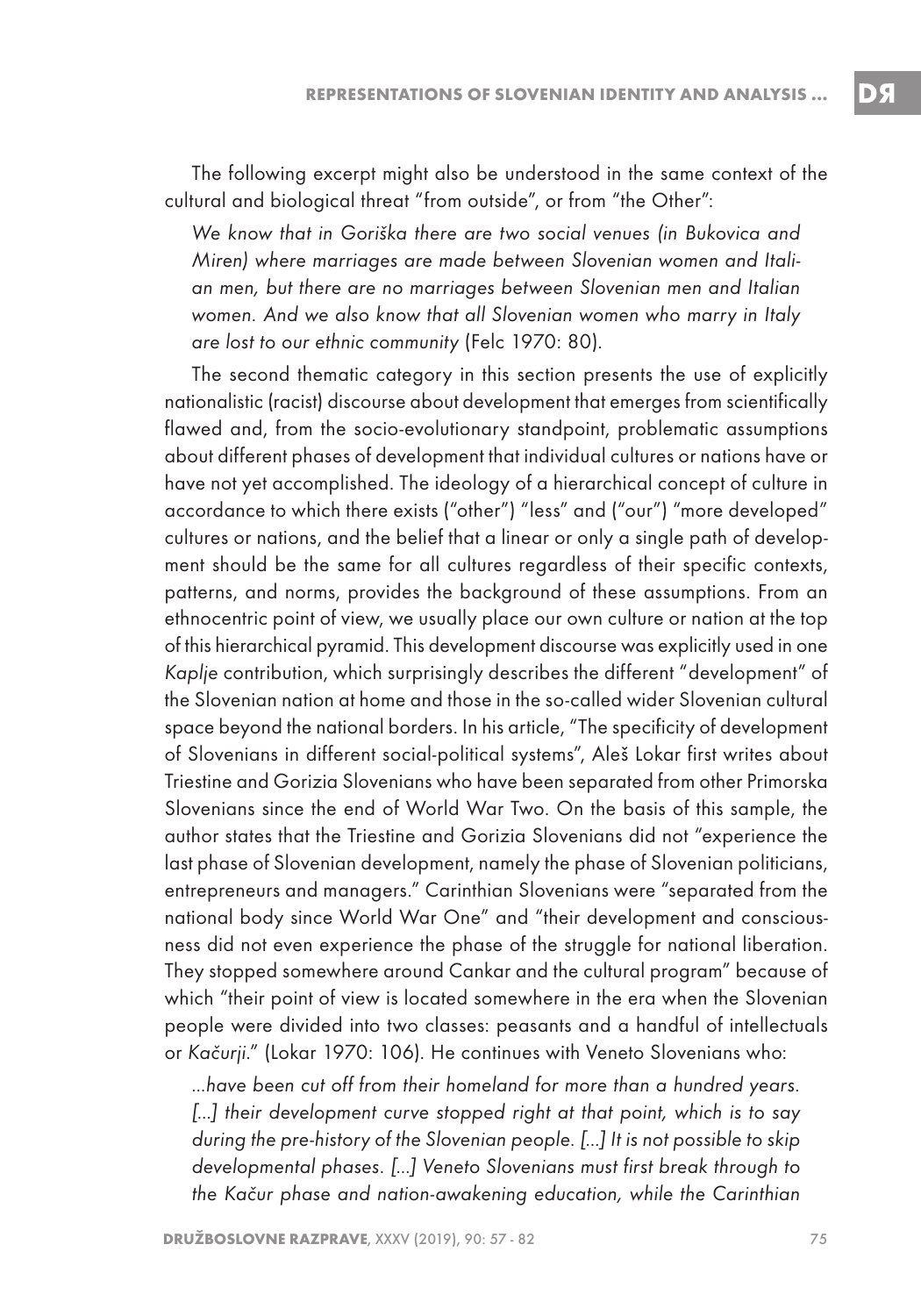Slovenians must enter the radical phase, that is the more politicized period of their existence. If we want these minorities to be preserved, we must help them to achieve a level of development that continues along the same paths that have been taken by the part of the Slovenian nation and people in the homeland (Lokar 1970: 107).

We should note here that two years after this article, Kaplje published a contribution by Viktor Blažič entitled "The power of weakness", in which, contrary to the above-quoted author, he implicitly departs from this hierarchical concept of culture, and advocates different "paths" of development, not "one single condensed and unchanging track" (Blažič 1972: 30). This is a clear indication of the pluralistic editorial policy of Kaplje, which persisted through the entire period of the magazine's publication.

The third and last thematic category we will analyze is embodied in an exceptionally interesting polemic that Kaplje led in which avant-garde writers and critics of the period participated. Most participants belonged to the critical generation of the 1950s and 1960s, worked in Ljubljana, and had been brought up in an atmosphere of emphatic negation of the particularities of the national, Slovenian, and traditional. They often addressed the issues of Slovenianness, Slovenian culture, nation, and identity, and also, of course, nationalism. The most active Kaplje contributors in this polemic were Jože Felc, Jolka Milič, and Vinko Cuderman. In his contribution, Felc reflects upon the new avant-garde publication Katalog, the initiators of which wrote that the magazine "is not interested in Slovenian culture with an emphasis on Slovenian. We do not believe in the Slovenian original as an integrative core of any particular activity". In this respect, Felc sharply opposes "the emerging literary underworld" and insists on emphasizing the role of the most constitutive (although imagined) concepts of the Slovenian nation, its identity and culture as the integrative core of Slovenian originality:

The project of a magazine that is not interested in Slovenian culture – with an emphasis on Slovenian (or even without emphasis) – is a complete negation of everything that we call Slovenian originality […] And what's more, if the founders of the new magazine do not believe in the original Slovenian being as 'the integrative core of any particular activity', then in what original being do they believe? In their own? […] Without doubt, the Slovenian core is for the Slovenian writer or artist only a part of their general integrity. But it exists and because it exists it cannot be denied. Axiom! (Felc 1967: 144–145).

Particularly polemic and prolonged was the discussion between Taras Kermauner and Vinko Cuderman about Slovenian culture, Slovenian people, and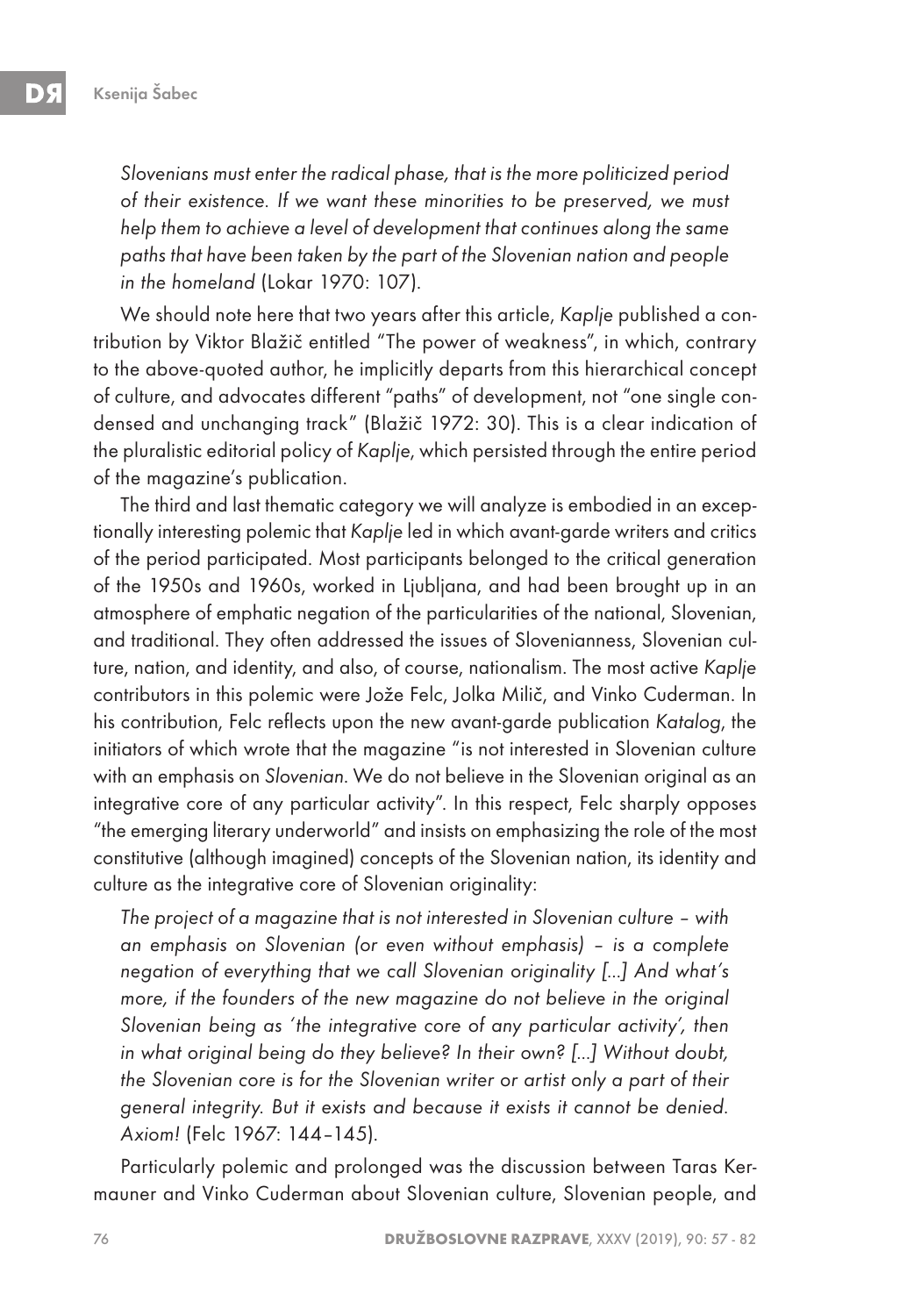nationalism. In the publication Problemi (No. 100–101), Kermauner contributed an article entitled "De bello Cudermanico", in which he reflects on Cuderman's text "Culture in Slovenia today" (Cuderman 1970: 111–115) and characterizes Cuderman as "resolute, conservative, embodying everything that is negative in Slovenia", and above all "nationalistic" because of his attitude toward the national question. In his article "Kermauner, Slovenian culture, and I", Cuderman responds with the statement that he has always been repelled by provincial or bourgeois nationalism and its manifested passions (flags, seals or stamps, hymns, etc.), what we called banal or everyday nationalism. The author was also repelled by theories according to which Slovenians, as a small nation, should give up their ethnic identity. In Cuderman's opinion, it is necessary to be critical to both politics and culture, especially that which "has increasingly lost touch with the people", whether the cultural production is "traditionalist" or "avant-garde". On the basis of Cuderman's assessment of the philosophy of the Slovenian avantgarde as amoral, and its proponents as "smug provincials, spoiled and egocentric, removed from real life", Kermanauer characterizes Cuderman as a Slovenian traditionalist "who believes in the Christian way that it should be possible to create such a world in which morals, not power, prevail". Cuderman responds that his attitude toward contemporary Slovenian cultural creation and production has nothing with "popular traditionalism or nihilistic anti-traditionalism", but could be expressed with the following statement: "So-called traditional culture is more or less fossilized, as tradition does not advance but rather exists within culture; anti-traditionalists radically reject not only fossilized culture, but also tradition entirely, because they are apparently incapable of surpassing it" (Cuderman 1971: 29–37).

In his article "A test stroll through Avgi's stable", Cuderman discusses a piece written by Marijan Kramberger entitled "An attempt at a different love for Slovenians", and criticizes Kramberger's thesis that "existence is all we have", and is thus greater than Slovenianness, a concept, which we have already problematized several times, and that Slovenians should be raised so that they might "with no difficulty decide to 'betray' their nation, and transfer their allegiance to another national community, one that would offer the best possibilities in life". Slovenians embracing polynationalism would "with mass national disobedience" exert "sufficiently necessary pressure on the Slovenian elite or rather on the content and style of their actual Sloveniophilia" and "indirectly albeit successfully change the conditions of their homeland to their advantage". Thus, this disobedience would have a "nationally-formative effect" and would provide "extraordinary impetus" for the vital regeneration of Slovenianness, claims Kramberger. To the contrary, Cuderman believes that a multicultural upbringing would mean "that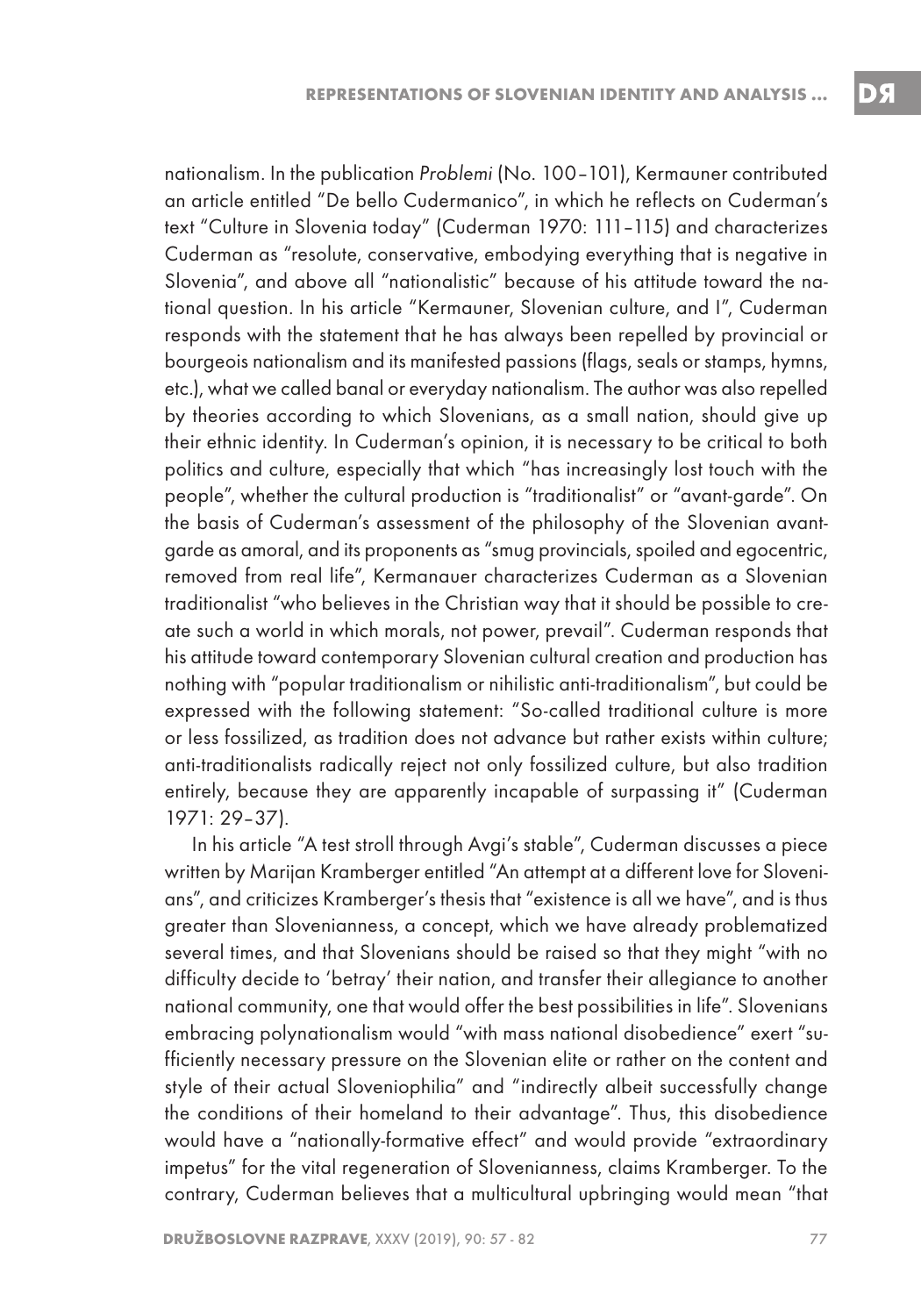those who belong to this small nation would dig their own national grave and vitally regenerate some other nation" (Cuderman 1972: 46–47).

Cuderman thus maintains his critical, often provocative stance both to avant- -gardists and also toward the traditional position regarding Slovenianness, Slovenian nation, and identity. It should be noted, however, that his positions vis-à-vis the first or vis-à-vi the second are significantly determined by the author with whom he is engaged in a polemic.

Even though we have analyzed some (from a contemporary perspective) problematic perspectives, strategies and discourses (ideology of consensus, discourse of sameness, discourse of difference, development discourse, strategies of perpetuation and justification, mythologization, stereotyping) in representing and (re)producing Slovenian identity, including anachronistic, academically unfounded, and sometimes harmful discursive practices, especially those that debate and represent national identity and ethnicity as objective, self-evident, and non-problematic categories and values in and of themselves, without realizing that these signifiers ("Slovenianness" in particular) are empty categories, that both their authors and their recipients (readers) contextually, situationally, and conditionally fill them, we are able to find in almost every issue of Kaplje authors who engage with this sort of polemic, problematizing assumptions and examined them, and offers other alternative viewpoints and reflections. Therefore, we conclude that the creation and tolerance of an open, pluralistic space of critical reflection, regardless of the subjective ideological positions and worldview of members of the editorial board and contributors, is probably the greatest and most precious achievement in Kaplje's short but creative period of publication during a time of otherwise relaxed party monism.

#### **4 Conclusion**

The last issue of Kaplje was published in September 1972, after the magazine lost the symbolic financial subsidy provided by Idrija's social-political community, which the editors interpreted as "a loss of confidence" (Felc 1972: 5-6). In addition to its content, functionaries of the republic and the municipality found the publication "problematic" because of the identity of its publisher. Namely, the publication was often reproached for being private. The editorial board, which was in fact also the publisher, voted to name a more official publisher in order to reopen the question of financing, because this would have had the effect of making the magazine appear more professional. But resources for the publication which had "survived" up until that point only on "the enthusiasm of contributors and employees who during all the years of publication never received a single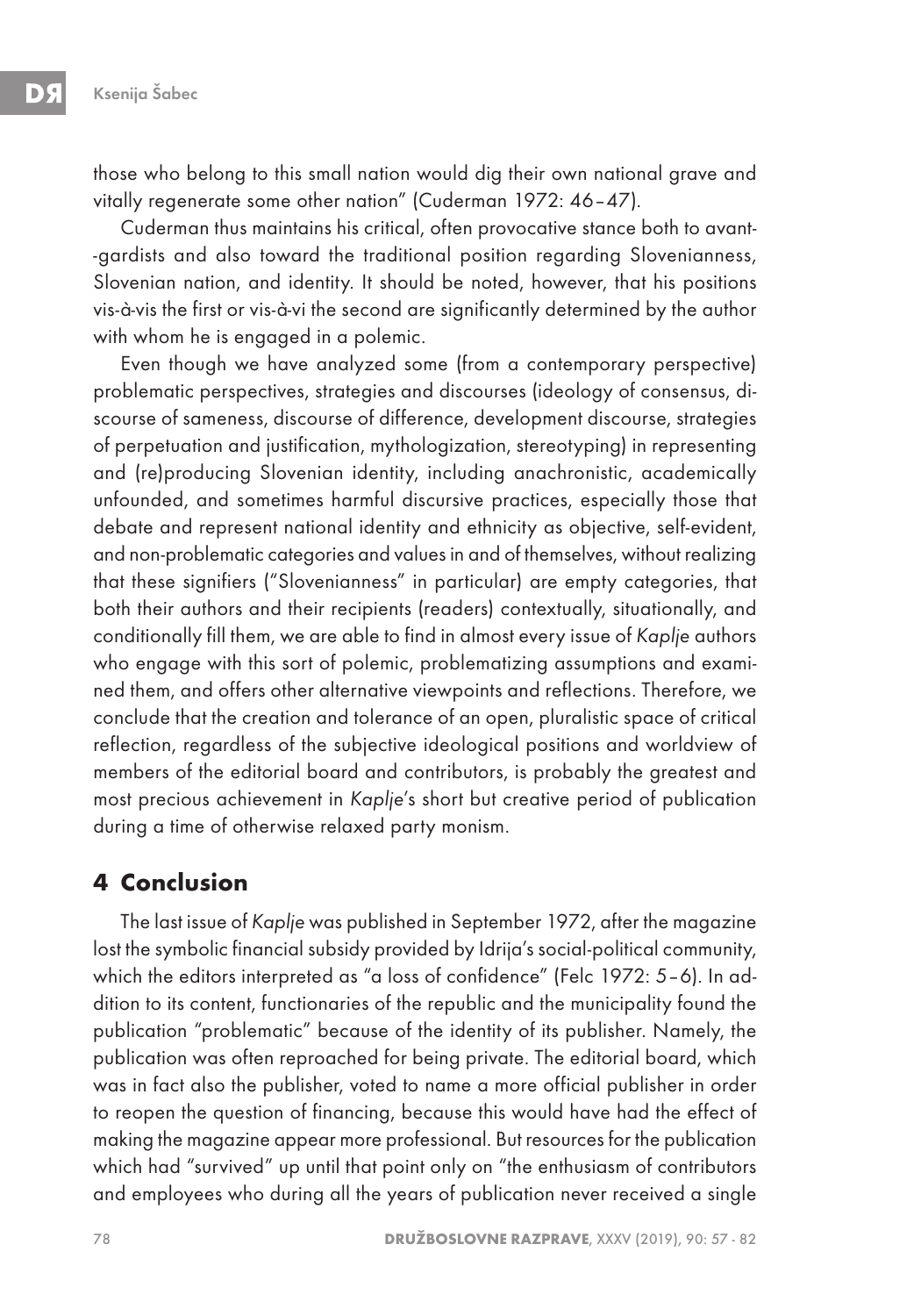dinar in payment" (Felc 1972: 6), were not to be found either at the level of the Slovenian republic or the municipality, and the editorial board decided on the voluntary closing of the magazine along with a proposal to found a joint publication in Slovenian Primorska which would include the participants and editors of the then three regional magazines (Odmev in Koper, Srečanja from the Gorica region, and Kaplje from Idrija)<sup>10</sup> and thus attain a higher level of professionalism. This never occurred: doubtless the integration of Kaplje within the Primorska region of Slovenia, which did not pay heed to on national borders, endlessly transcending and problematizing them, had a significantly impact on the identity of the publication, its creators, and also the city of Idrija. Additionally, Idrija had been, until the construction of Nova Gorica and the inclusion of Koper in Slovenia, the largest city in Primorska. One of the main reasons for the foundation of Kaplje was precisely to connect the literate public from both sides of the border "running from Planica to Ankaran", which demanded that the "official homeland" be more politically, economically, and culturally sensitive to "the problems of expatriated Slovenians and all forms of genocide against them", and uniformly comprehend the Slovenian cultural space beyond the existing political borders (Felc 1972: 4–8). This also meant allowing the unhindered circulation of Slovenian printed material throughout the entire Slovenian space.

The article is based on the assumption that the collective language contributed significantly to the self-awareness of people regarding their affiliation to a nation. From this standpoint, the nation exists and is significantly reproduced in discursive practices as represented in the media and, in our case, in the magazine Kaplje. The nation as an example of an imagined homogenous society is defined with unspecific, inessential, ambiguous, non-objective, and mostly imagined concepts that connect history, ancestry, ethnicity, religion, language, territory, origin, etc. and operate within an ideological framework characterized by pronounced emotional charge. If these concepts represent the content of the (re)production of nationalism and national identity as two interrelated phenomena, then discursive practices and strategies also play a significant role in the expression, legitimation, and inclusion of nationalism in society. When we say nationalism, we have in mind Billig's concept of everyday or banal nationalism, i.e. everyday experiences, ethnic prejudices and stereotypes, myths, national symbols and events that latently but continuously express (most often through the

<sup>10.</sup> Annual meetings were organized for the editors of the Primorska magazines from both sides of the Slovenian (Yugoslav)-Italian border (Goriška srečanja from Nova Gorica, Obala from Koper, Idrijski razgledi and Kaplje from Idrija, and Mladika, Most, and Zaliv from Trieste), the content of which was the features of magazines in Kaplje. They took place in Tupelče in 1968, Trieste in 1969, and Idrija in 1970.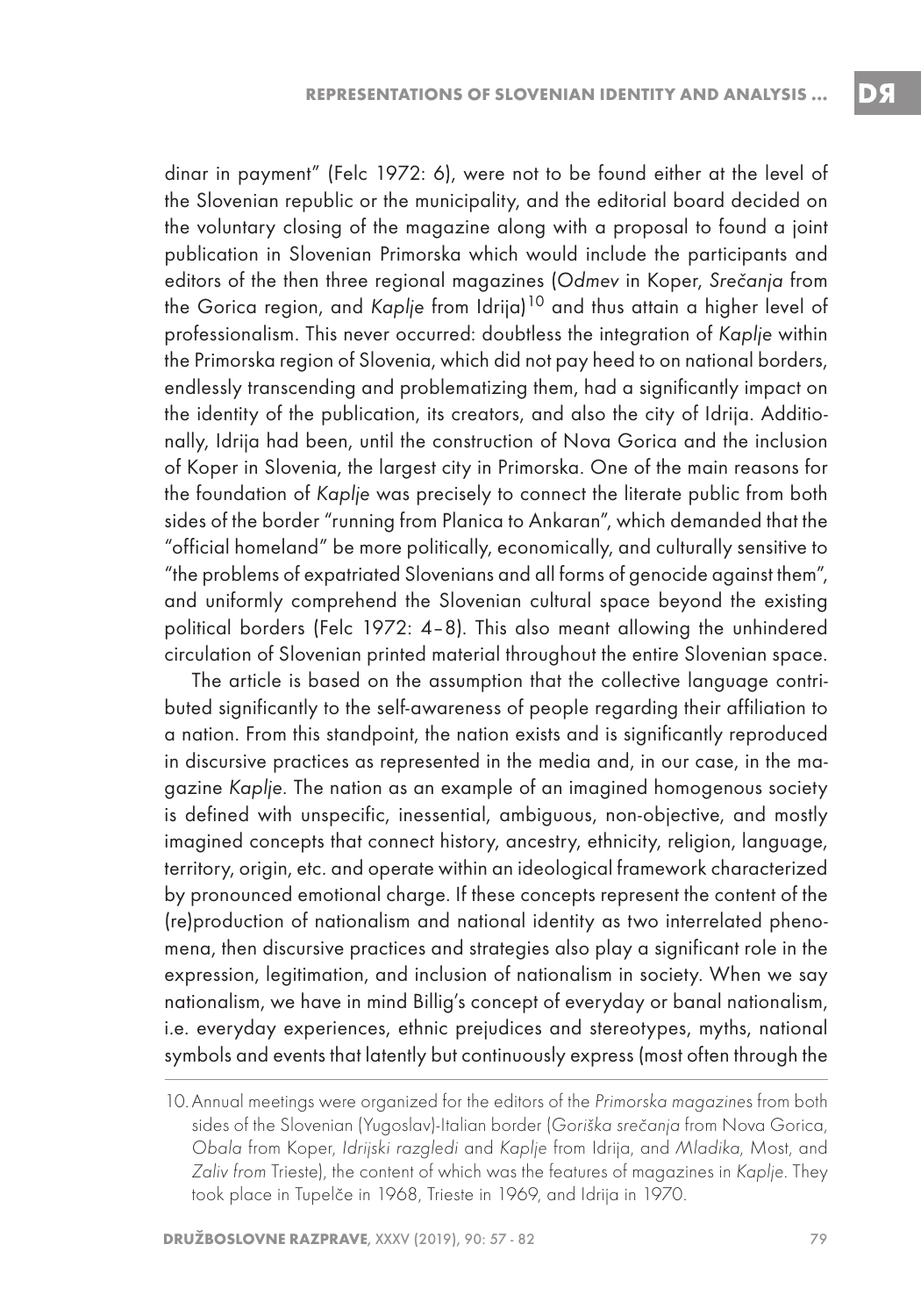language) and maintain the identity of a nation and each of its members, who in this way themselves undertake and co-create the role of homo nationalis.

Trying now to answer the first part of the research question regarding the ways of the representation and (re)production of Slovenian identity in the Kaplje magazine, three themes can be summarized: (1) Smallness and closedness as the stated facts about the Slovenian identity as a "second nature" or an "already given" independent and essential value in and of itself, and the use of a transcendent, empty signifier of Slovenianness, which appears in some (but not all) cases as endangered from "the other" or the outside; (2) The Slovenian language appears as one of the most important constitutive, cohesive, emotionally charged and seemingly objective criteria that defines the Slovenian nation; (3) Ideological and age differences are exposed within the so-called homo nationalis although, due to common imagined (national) concepts, such as the place of birth, they can in some cases be exceeded.

Concerning practices and strategies of national(istic) discourse in the Kaplje magazine, we can sort the findings into three sets: (1) The concept of the already mentioned Slovenianness as a category essentially comprehended as comprised of seemingly positive characteristics, which act as self-referential descriptions that are meaningful only to those who recognize them; closely linked to the latter is an ambiguous, open, broad and mythological discourse about the Slovenian identity with a strategy of perpetuation and justification representing a national identity perceived to be under threat, and with a strategy of sameness and strategy of difference, which both contribute to the maintenance and binary reproduction of "us" ("autochthonous", Slovenians) and "others" (Croats, Serbs); (2) the use of explicitly nationalistic development discourse in one Kaplje contribution, which surprisingly describes the different "development" of the Slovenian nation in Slovenia and those in the so-called wider Slovenian cultural space (Austria and Italy); however, two years after this article, Kaplje published a critical text, which implicitly departs from this hierarchical, development discourse; (3) a polemic set of articles between the "avant-gardists" and the "traditionalists" that question the issues of Slovenianness, Slovenian culture, nation, and identity, and also, of course, nationalism. While the first emphatically insist on negating the particularities of the national (Slovenian) and traditional, the others insist on emphasizing the role of the most constitutive concepts of the Slovenian nation, its identity and culture as the integrative core of Slovenian originality.

From a contemporary perspective, we might say that the creative collaboration of the Kaplje contributors was important for the city, both within and outside, in the sense of transcending the limited local creative culture in Idrija. This was achieved by the Kaplje contributors during the period of the magazine's publi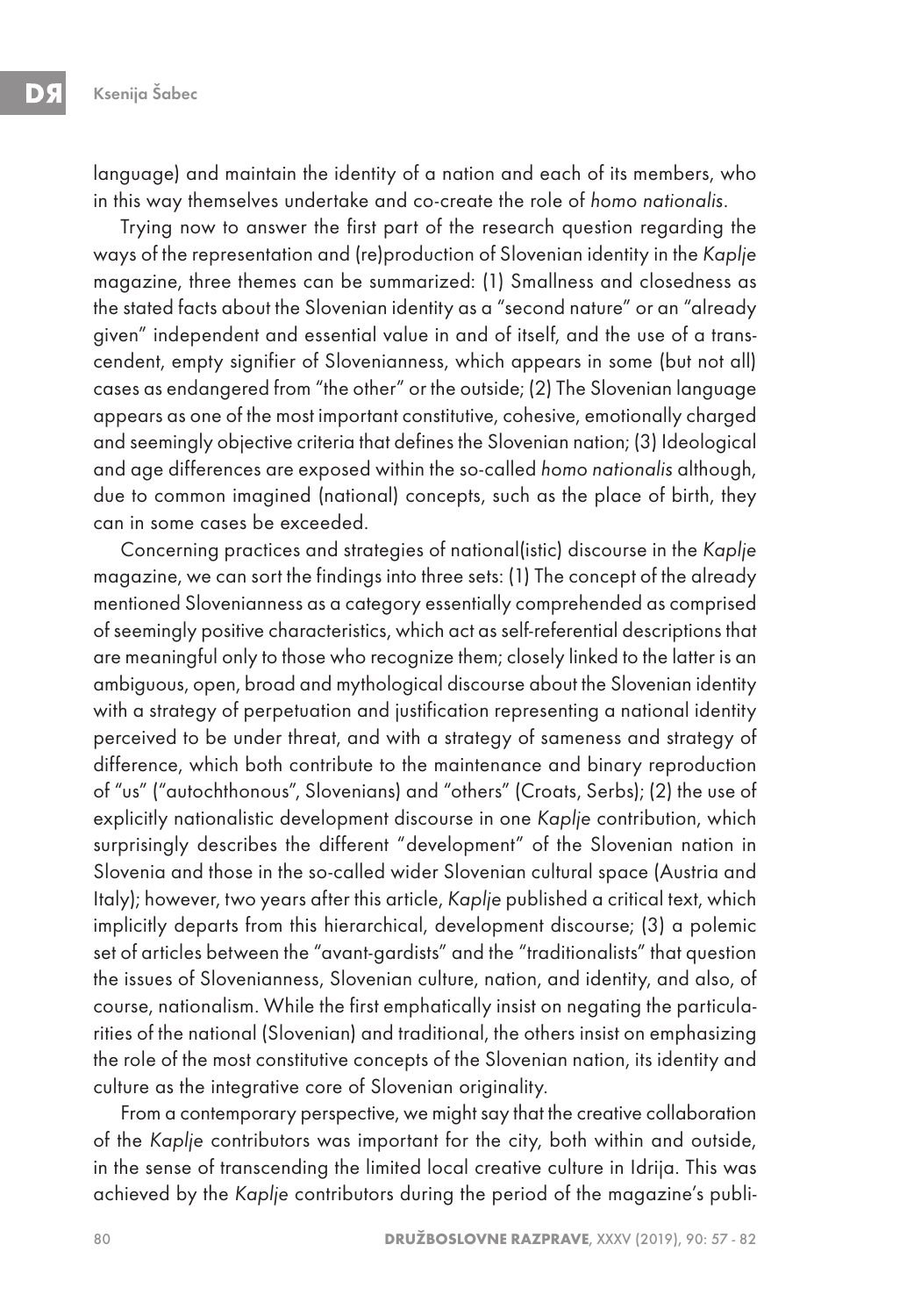cation with their critical, opinionated and pluralistic reflections, deconstructing the myth of Idrija as the (cultural) provinces. At the same time, they set for future generations of creative citizens a high standard in the ethical, pluralistic, and, perhaps above all, humanistic sense, that the city, the region and also the country must continue, also from the perspective of the important work of retaining collective memory, to question, sometimes problematize, and at least utopically maintain, if not transcend.

### **Bibliography**

- Anderson, Benedict (1998): Zamišljene skupnosti: o izvoru in širjenju nacionalizma. Ljubljana: Studia humanitatis Zavod za založniško dejavnost.
- Barthes, Roland (1991): Mythologies. New York: The Noonday Press.
- Billig, Michael (1995): Banal Nationalism. London: Sage Publications.
- Brubaker, Rogers (2006): Ethnicity without Groups. Cambridge, MA: Harvard University Press.
- Felc, Jože (ed.) (1992): Kaplje 20 let pozneje. Idrija: ABC Merkur.
- Gabrič, Aleš (2005): Sproščena šestdeseta leta v kulturi. In Z. Čepič, N. Borak and J. Fischer (eds.): Slovenska novejša zgodovina: od programa Zedinjene Slovenije do mednarodnega priznanja Republike Slovenije 1848–1992: 1066–1069. Ljubljana: Mladinska knjiga.
- Gabrič, Aleš. (2005): Intelektualci v primežu »svinčenih let«. In Z. Čepič, N. Borak and J. Fischer (eds.): Slovenska novejša zgodovina: od programa Zedinjene Slovenije do mednarodnega priznanja Republike Slovenije 1848–1992: 1125–1127. Ljubljana, Mladinska knjiga.
- Gabrič, Aleš (2017): Kaplje v očeh političnih oblasti. Idrijski razgledi, LXII (1): 22–31.
- Praprotnik, Tadej (1999): Nacionalna identiteta ni zapisana v genih, ampak v diskurzu. Časopis za kritiko znanosti, 27 (197): 151–174.
- Prelovec, Jerica (2012): Umestitev Kapelj v slovensko povojno revijalno produkcijo. Koper: Fakulteta za humanistične študije (Univerza na Primorskem). Available from: https://share.upr.si/fhs/PUBLIC/diplomske/Prelovec-Jerica.pdf (Accessed 25.10.2017).
- Rizman, Rudi (ed.) (1991): Študije o etnonacionalizmu. Ljubljana: Knjižna zbirka KRT.
- Schöpflin, George (2003): Identities, politics and post-Communism in Central Europe. Nations and Nationalism, 9 (4): 477–490.
- Štuhec, Miran (2001): Literarne revije in programi. In Slovenska književnost III: 469–508. Ljubljana, DZS.
- Wodak, Ruth (2017): Discourses about Nationalism. Available from: https://www. academia.edu/27297489/Discourses\_about\_Nationalism (Accessed 12.4.2019).
- Žižek, Slavoj (1987): Jezik, ideologija, Slovenci. Ljubljana: Delavska enotnost.